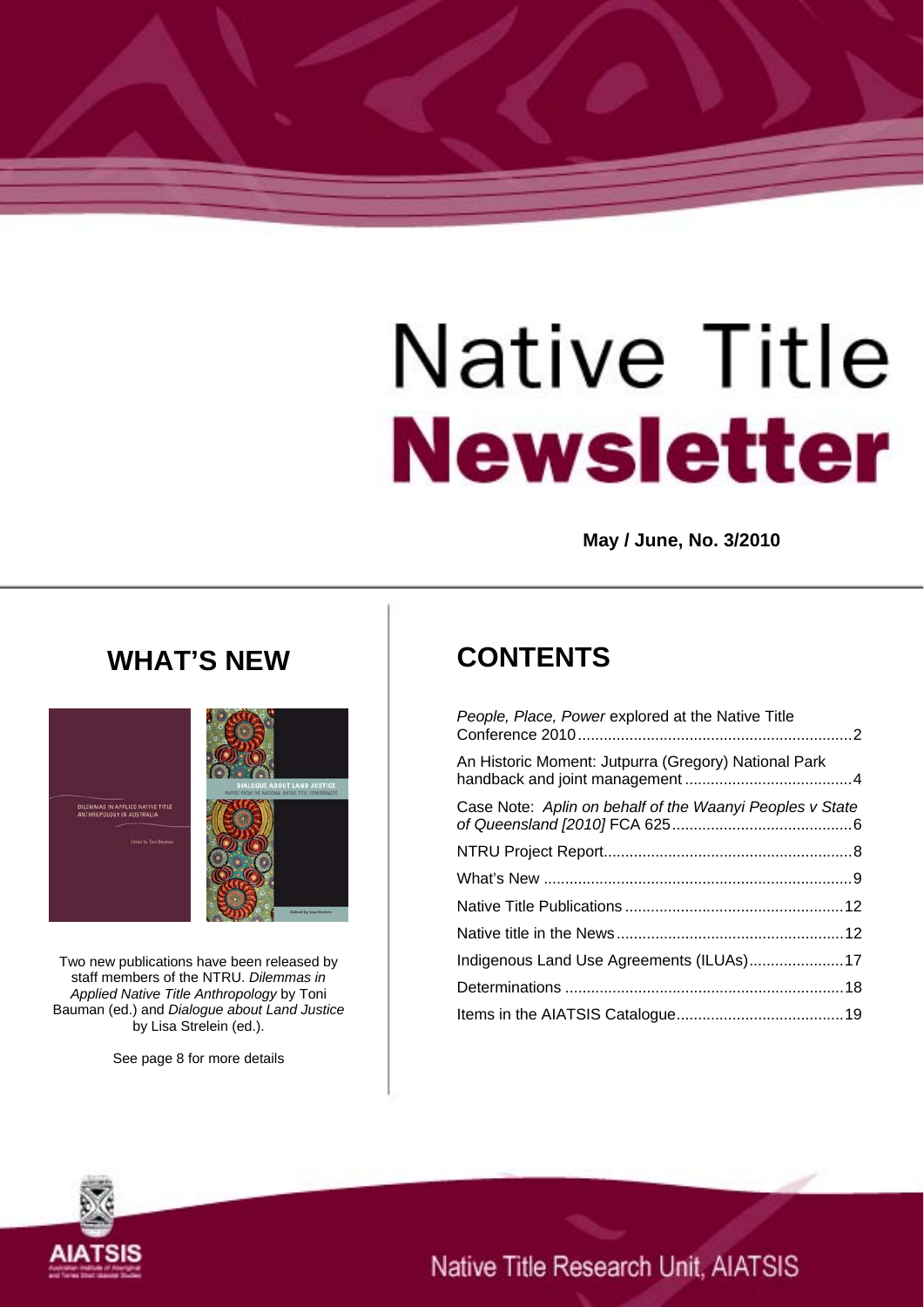# <span id="page-1-0"></span>*People, Place, Power* explored at the Native Title Conference 2010



Hosted by the traditional owners of the Canberra region, this year's National Native Title Conference was coconvened by the Australian Institute of Aboriginal and Torres Strait Islander Studies (AIATSIS)

and the National Native Title Council (NNTC). With approximately 580 registered delegates including some 120 speakers, the event was held at the National Convention Centre, Canberra, from 1-3 June, 2010.

AIATSIS Chairperson Professor Mick Dodson AM said that this year's conference theme of *People, Place, Power* was specifically aimed at reflecting the significance of holding the event in Canberra.

'Canberra is where the major legal and policy decisions about native title have been made, and it's where legislation is still being discussed and



the Conference Opening. *Photo by Otis Williams*

formulated,' Professor Dodson said.

'No other national forum fosters knowledge in this dynamic area of law and agreement making and gives native title parties a chance to share information and experiences as the Native Title Conference does.'

Through workshops, speeches and keynote<br>speakers. this year's conference explored this year's conference explored contemporary native title issues including governing native title land, housing, tenure and community development, environment, conservation and joint management, the national policy framework and proposed National Partnership Agreement and the reforms to the *Native Title Act 1993* (Cth).



(l-r) AIATSIS Chairperson Professor Mick Dodson, British Columbia Treaty Commissioner, Shana Manson, and President of the Sámi Parliament, Lars Anders-Baer. *Photo by Otis Williams*

Each year the Native Title Conference hosts international speakers who deliver keynote addresses relating to the international experience of native title, land rights and Indigenous justice issues. This year, the President of the Sámi Parliament, Mr Lars Anders-Baer addressed the delegates on the topic of: *The Sámi people in the outmost North - the people in the twilight zone.* Mr Anders-Baer explained that the Sámi are 2 million people living across four countries in the Arctic Circle - namely, Norway, Sweden, Russia and Finland. He explored the varying political systems and challenges faced by the Sámi and the similarities in land rights struggles between Aboriginal Australians and the Sámi people.

Canadian Shana Manson, who is a member of the Lyackson First Nation, described the British Columbia Treaty system in her address: *Reconciling Aboriginal Title and Rights with Asserted Sovereignty: The Modern day BC Treaty*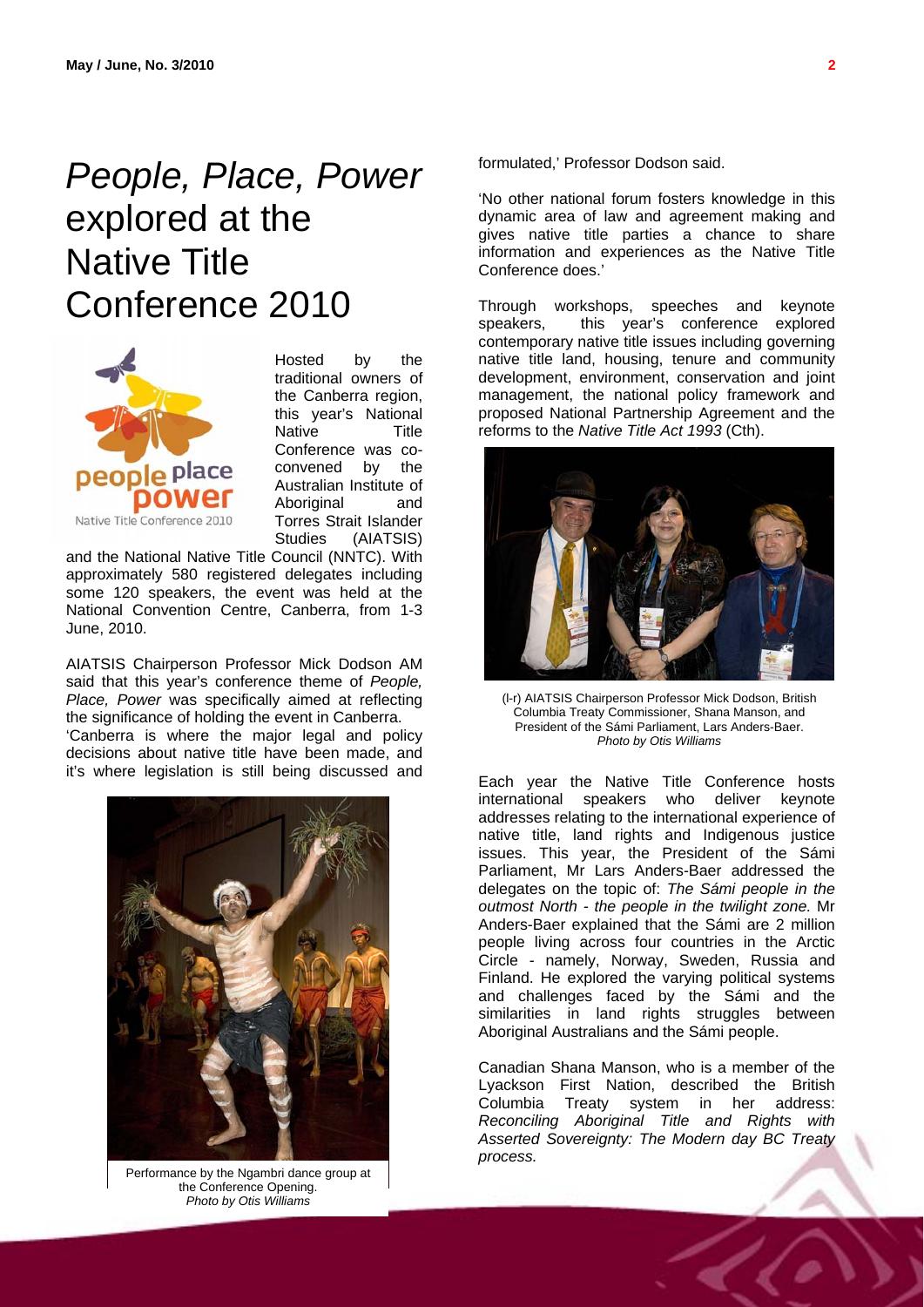Mrs. Bonita Mabo, the widow of the late Eddie Mabo and their daughter Jessie Mabo attended this year's Mabo Lecture, delivered by Professor Marcia Langton  $-$  the first woman to deliver the annual Mabo Lecture in its 11-year history.



Professor Marcia Langton – the first woman to deliver the annual Mabo Lecture in its 11-year history. *Photo by Otis Williams.* 

The Minister for Families, Housing, Community Services and Indigenous Affairs, the Hon. Jenny Macklin MP presented a keynote address where she flagged that the government would soon be consulting widely on changes to regulatory rules applying to native title corporations. Speaking after the Mabo Lecture, Minister Macklin said stronger governance regimes in Indigenous native title corporations would help ensure payments from the mining sector are best used to build economic and social independence in Indigenous communities.

The inspiration for the 2010 Native Title Conference logo came from Ngunnawal artist Jim Williams' painting, *Bogong Dreaming*. The moth was an important part of male initiations and ceremonies for Ngunnawal men.

The Conference Opening, held at Parliament House, was hosted by NTSCorp board member and Ngambri Elder, Matilda House, who started proceedings with a smoking ceremony. Performances included songs by the Queanbeyan South Public School and the Ngambri dance group.

Throughout the conference, delegates were able to browse and purchase goods from the Conference Trade Fair, which enabled local Indigenous people to exhibit, display and sell art, craft and other products. Stalls included Kemarre Arts, Bala Arts, the Yuarana (Canberra Institute of Tafe) and Jabal (Australian National University) Centres, Burunju

Arts and Ronin Films representing CAAMA Productions as well as sponsor stalls from IBA, and AIATSIS/ Aboriginal Studies Press.

Next year's Native Title Conference will be coconvened by AIATSIS and Queensland Native Title Services (QSNTS) and will take place at the Brisbane Convention and Exhibition Centre on the  $1^{st}$  -  $3^{rd}$  June.

Papers, audio and PowerPoints from this year's conference will be available shortly on the Native Title Research Unit website at <http://www.aiatsis.gov.au/ntru/overview.html>



(l-r) Jessie Mabo, daughter of Eddie Mabo, The Minister for Families, Housing, Community Services and Indigenous Affairs, the Hon. Jenny Macklin MP and Mrs Bonita Mabo, the widow of the late Eddie Mabo. *Photo by Otis Williams*

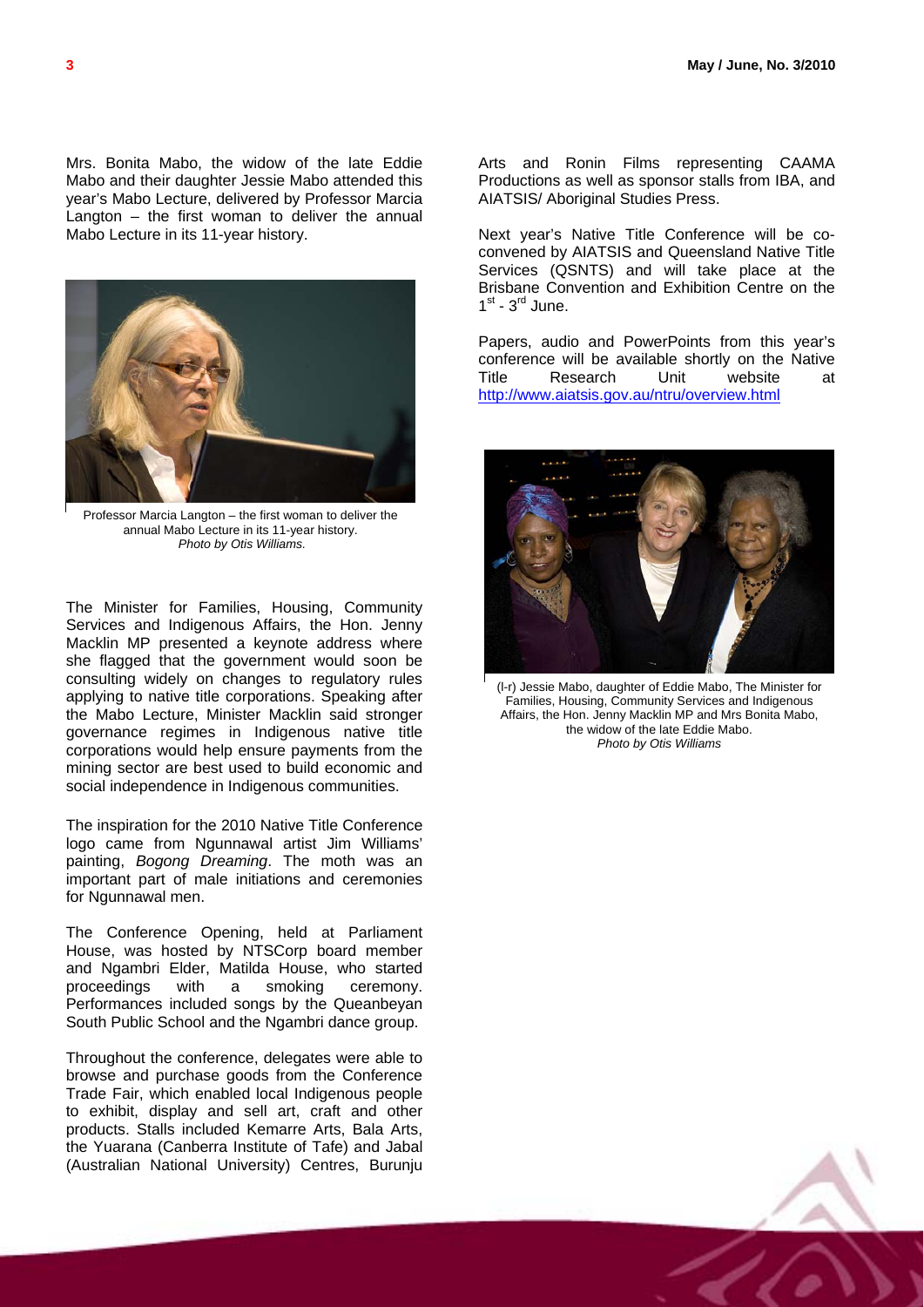# <span id="page-3-0"></span>An Historic Moment: Jutpurra (Gregory) National Park handback and joint management

#### **Toni Bauman, Research Fellow, NTRU**

On 13<sup>th</sup> May 2010, an event of great historical significance took place at Mulukurr, close to Jasper Gorge, about 350km south west of Darwin, and east of the town of Timber Creek in the Northern

Territory. Gregory National Park, now renamed as Jutpurra, and one of Australia's largest national parks consisting of an area of around 1.3 million hectares, was handed back to its Traditional Owners (TOs). Hundreds of TOs and their relatives camped at dusty Mulukurr,<br>waiting with great waiting with interest for the Governor-General, Her Excellency Ms

Quentin Bryce, the woman they referred to as 'the Australian Queen', and for the Federal Minister for Indigenous Affairs, Jenny Macklin, to initiate the handback ceremony.



Traditional Owners and senior members of the Nalipinggak, Bilinara-Jutpurra and Winan Aboriginal Land Trusts proudly showing their land title agreements to Jutpurra (Gregory) National Park with (from L to R) Northern Territory Parks and Wildlife Minister Karl Hampton, the Federal Member for Lingiari Warren Snowden, the federal Minister for Family and Housing Community Services and Indigenous Affairs (FaHCSIA), Jenny Macklin, and the Governor-General, Quentin Bryce. Traditional owners also signed documents agreeing for the Park to be leased back to the NT Government for 99 years under a joint management arrangement. *Photo by Mahala Strohfeldt, courtesy of The Koori Mail*

Jutpurra straddles both the Northern Land Council (NLC) and Central Land Council (CLC) regions. It comprises a smaller northeast section along the Victoria Highway and a larger southern section between the Victoria and Buntine Highways. It contains highly significant Aboriginal sites that have remained untouched for tens of thousands of years and startling land formations. Jutpurra also includes *Gregory's Tree Historical Reserve* which is the site

forum to advise the Minister, and the development of an employment and training strategy.

In 2005, Indienous land use agreements (ILUAs) were signed by the CLC, the NLC and the Northern Territory Government for the purpose of granting Gregory National Park as Aboriginal land under the ALRA. The purpose of the ILUA is to satisfy the condition set out in s 10(1)(b) of the *Parks and* 

of the base camp for Augustus Gregory's 1855- 1856 North Australia Expedition.

The handback was part of a comprehensive landmark settlement by the Northern Territory Government, the CLC and the NLC (on behalf of TOs) in 2005. This settled outstanding, existing or potential claims over 27 parks and reserves made under the *Aboriginal Land Rights Act 1976* (ALRA) and the *Native Title Act 1993* (NTA). These claims would have otherwise taken years to finalise in court. Part of the settlement involved new legislation, the *Northern Territory Parks and Reserves (Framework for the Future) Act 2005* and amendment to existing legislation, the *Territory Parks and Wildlife Conservation Amendment Act 2006.*

As part of this settlement, a set of core principles

was established, defining the overall objective of joint management and how such an objective would be achieved. A new form of 'Northern Territory Parks Freehold' was also created. Key provisions recognise and promote<br>Aboriginal cultural Aboriginal values, common joint management arrangements with a focus on

responsibilities of the partners, the granting of community living areas within parks, joint management deeds. the establishment of advisory regional joint management groups and a peak Northern Territory joint management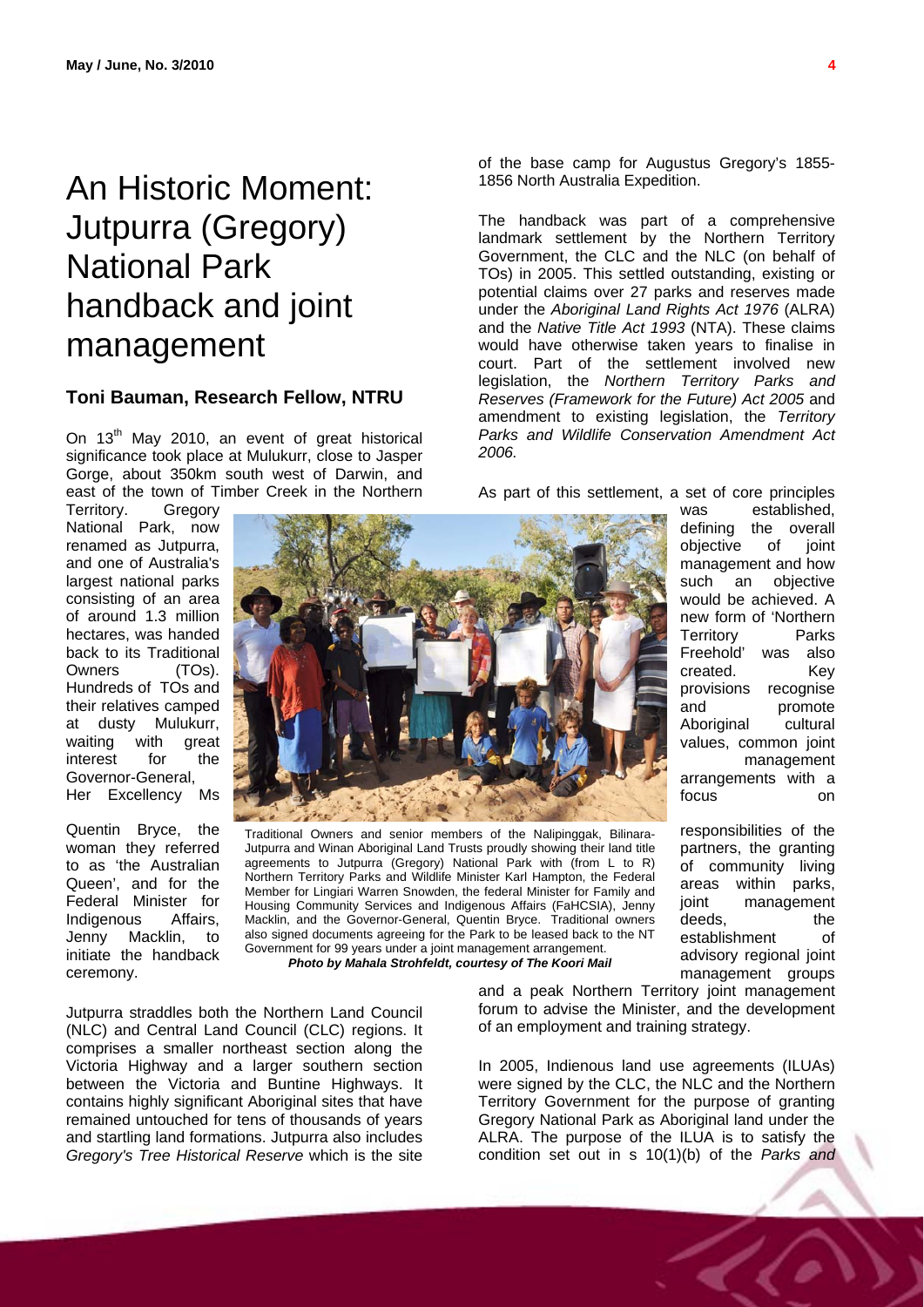*Reserves (Framework for the Future) Act*, and to otherwise deal with native title issues with respect to the scheduling of the park as Aboriginal land under the ALRA (Agreements, Treaties and Negotiated Settlements Project, [http://www.atns.net.au/agree](http://www.atns.net.au/agreement.asp?EntityID=3111) [ment.asp?EntityID=3111](http://www.atns.net.au/agreement.asp?EntityID=3111)).

Traditional Owners, the Northern Territory and Federal Governments agreed that the land would be scheduled as Aboriginal freehold under the ALRA and leased back to the Northern Territory Government for 99 years for use as a national park. Representatives of three land trusts accepted titles to the land: the Winan Land Trust for the main portion of the park including the eastern portion around Langgayi or the Victoria River Crossing; the Bilinara-Jutpara Land Trust for the southern portion in the CLC's region and the Nalipinggak Land Trust which includes Gregory's Historic Tree Nature Reserve. It is also expected that existing land under the Wambardi Land Trust will soon be leased back to Jutpurra under joint management arrangements thereby linking up eastern and western sections of Jutpurra.

Numerous language groups should benefit from the handback and joint management arrangements including the Ngaliwurru, Ngarinyman, Nungali, Bilinara, Malgnin, Karangpurru, Wardaman, Jaminjung and Gurindji. Indeed the range and diversity of the affiliations and languages of groups in the area presented something of a challenge to TOs in finding



**Local school children and the crowd members enjoying the ceremony.** *Photo by Toni Bauman.*



**Alan Griffiths' songs performed by dancers with spectacularly coloured woven 'boards' related to his picking up his daughter from Broome in Western Australia to where she had been taken by government officials.** *Photo by Ross Turner*



**Site of Jutpurra National Park handback.** *Photo by Francois Faber*

an appropriate name for the park. Such a name needed to be inclusive and representative, but also, as the TOs considered, easy to pronounce and amenable to tourism promotions. The name 'Jutpurra' was agreed not long before the handback ceremony was about to commence. As Larry Johns, a senior TO commented to the *Koori Mail*: 'If this name is going to travel the world and people overseas can say "Canberra", I'm sure they can say "Jutpurra". Jutpurra is a very important, sacred ceremony place of the people' (*Koori Mail,* 19 May 2010, p. 6).

The Governor-General acknowledged 
'the ancient and living keepers of this sacred land beneath and around us' and her privilege 'to experience the beautiful place'. She also recognised the hard work, co-operation and pragmatics required as those involved worked towards common ground over many years. Minister Macklin commented that what was 'a day of national significance' represented a reconfiguring of relationships which will see the land in the 'safekeeping of the Traditional Owners for generations to come' and for all Australians to share.

Senior men from the area, Jerry Jones and Bill Harney sang songs, both newly dreamed and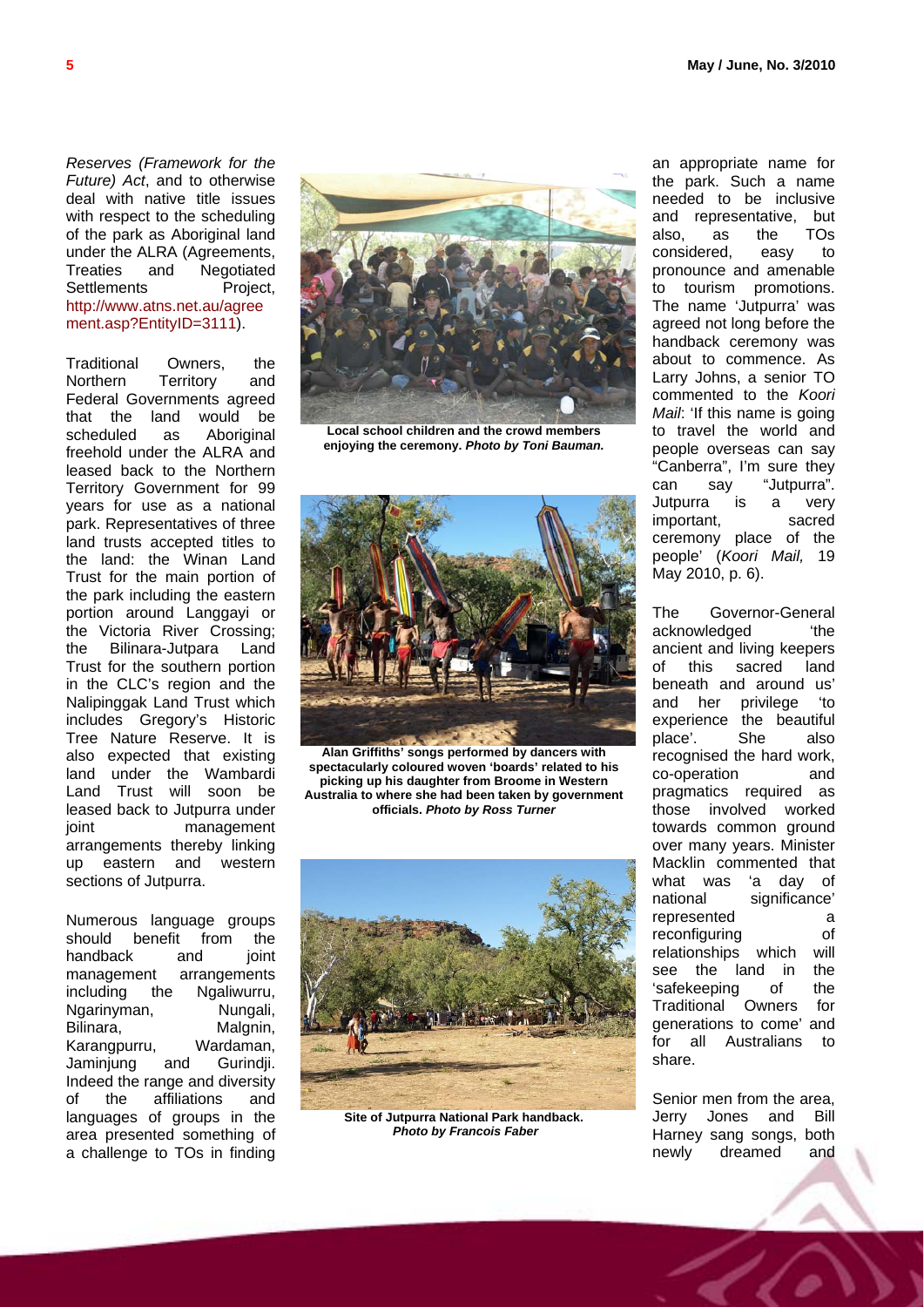<span id="page-5-0"></span>ancient, accompanied by Jimmy Wave Hill on the didjeridu. One of Alan Griffiths' songs performed by dancers with spectacularly coloured woven 'boards' related to his picking up his daughter from Broome in Western Australia to where she had been taken by government officials. Women from Kalkaringi, Dagaragu and Lajamanu painted their bodies and danced the stories of their ancestral women. NLC provided wonderful food and a local band, The White Water Band, from the neighbouring Aboriginal community of Yarralin, entertained the crowd.

There were a number of other speakers including the NT Parks and Wildlife Minister Karl Hampton, the Federal Member for Lingiari, Warren Snowden, NLC Chief Executive Officer, Kim Hill, and NLC Chairman, Wali Wunungmurra. David Ross, CEO of CLC commented, 'for years people have had to stand on the sidelines while other people made decisions about their traditional country… Now, with these joint management arrangements, people will be asked – asked about future developments on their land, about the use of it, about access to it  $$ this is the crux of joint management. To be finally recognised as the traditional land owners is an enormous step forward for these peoples.'

Local Indigenous people will be trained as rangers and to set up tourism enterprises and TOs should be more able to fulfill their responsibilities to protect sacred sites. Opportunities should also present themselves for economic development including eco-tourism ventures, for weed and fire management and for the preservation and research of native flora and fauna.

But these activities will only occur with the necessary Northern Territory and Federal Government support for building the foundations of such activities including good governance, office space, transport and salaries and the prioritisation of local people in the park's management and contracting processes. As Sharona Bishop, a young artist, commented: '…the government should provide start-up money for art galleries, accommodation and tour guide operations (*The Australian*, May 14 2010).

So let's hope that TOs, Larry Johns and Jerry Jones, who shared their birthday on the day of the handback have something else to celebrate; that the  $13<sup>th</sup>$  May will be, as Larry predicted: '...the most important day in the lives of my people' (*The Age,* 10 June 2010).

Case Note: *[Aplin on](http://www.austlii.edu.au/au/cases/cth/FCA/2010/625.html)  [behalf of the Waanyi](http://www.austlii.edu.au/au/cases/cth/FCA/2010/625.html)  [Peoples v State of](http://www.austlii.edu.au/au/cases/cth/FCA/2010/625.html)  [Queensland \[2010\]](http://www.austlii.edu.au/au/cases/cth/FCA/2010/625.html)* FCA 625

### **By Zoe Scanlon, Research Officer, NTRU**

Federal Court of Australia - Brisbane Registry Dowsett J 18 June 2010

#### **Background**

The Waanyi people filed their native title application in 1999. Their claim covered land in both Queensland and the Northern Territory, in the southern Gulf of Carpentaria region. Mr Phillips, who does not form part of the claim group, claimed his ancestor, 'Minnie', was a Waanyi woman, therefore he and Minnie's other descendents should be recognised as members of the claim group. The rest of the claim group, however, rejected this assertion, and do not recognise Mr Phillips as part of the group. They argued that group identity depends substantially, if not entirely, on acceptance from other members of the claimant group that the person in question is of Waanyi descent. Mr Phillips, conversely, submitted that identity depends on biological descent or adoption and the acceptance of that fact by one or more senior Waanyi people [79].

#### **Is Minnie recognised as a Waanyi person?**

Justice Dowsett gave detailed consideration to the evidence relating to Minnie's identity provided by various interviewees in Professor Trigger's report on this matter. He found that, on the balance of probabilities, Minnie identified as a Waanyi person and, at least at certain points in her life, was accepted by Waanyi people at Burketown and Lawn Hill as being Waanyi. He noted however, that crucially, the contemporary Waanyi people have as yet refused to recognise her as a Waanyi person.

He then reiterated that the central question was whether Minnie's descendents are accepted as Waanyi. This would also require a finding as to whether the claim group accept Minnie as a Waanyi person.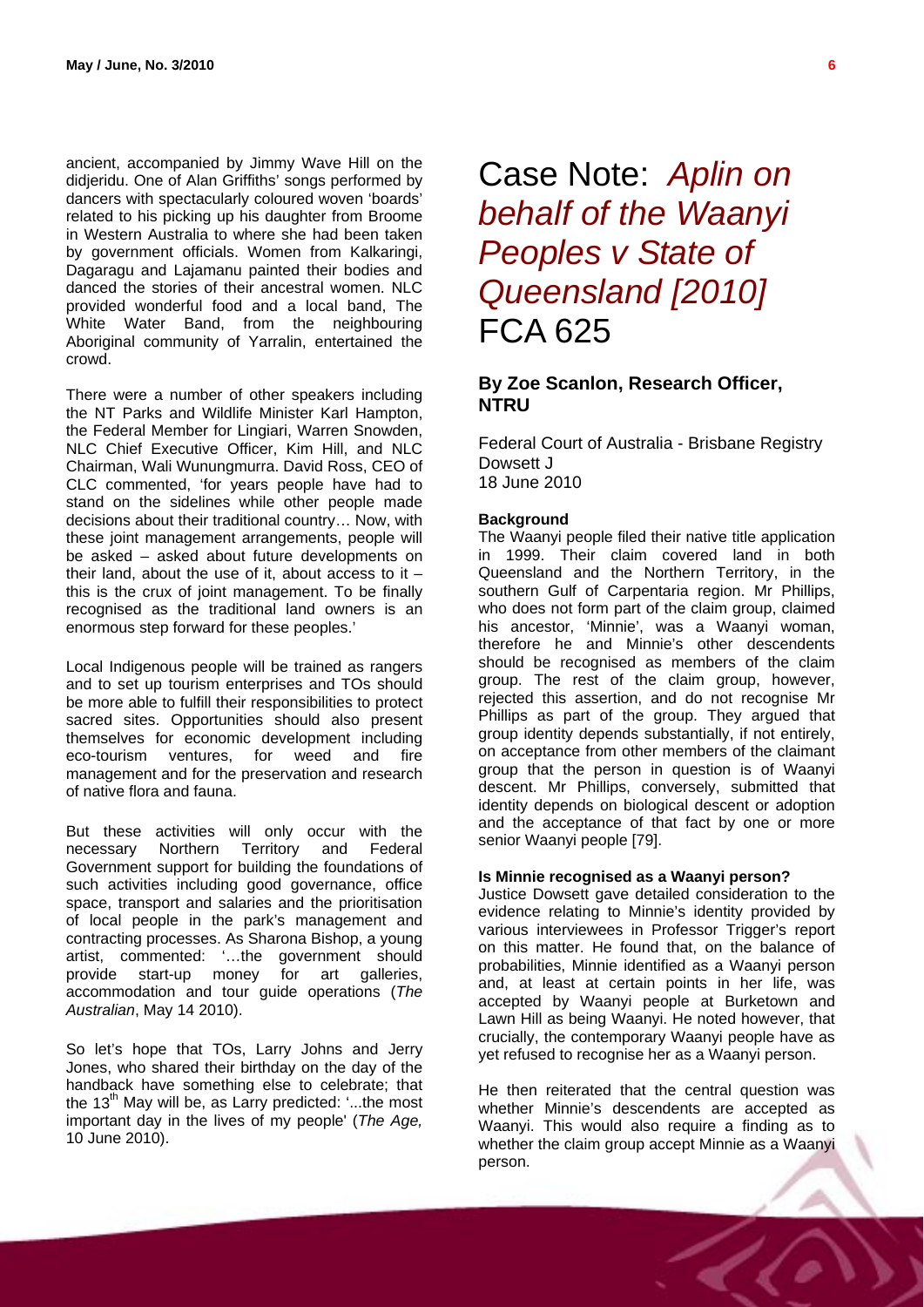#### **Membership of a claim group**

#### *Native Title Act 1993* (Cth)

Justice Dowsett examined s 61(1) of the *Native Title Act 1993* (Cth) (NTA) which defines those who may make an application for a native title determination. He also considered s 251B of NTA which outlines a requirement that if a process under the traditional law and custom of the claim group exists by which the claim group authorises the applicant to make the application and deal with related arising matters on behalf of the claim group, that process must be followed. If no such process exists under traditional law and custom, a process adopted and agreed to by the claim group must then be followed.

He found that these provisions inevitably require that the claim group determine its own composition, and that this decision should be made in line with the processes outlined in s 251B. He reinforced the fact that while all claim group members do not have to be identified in the application, such identification must be possible at a later stage; claim groups do not have the right to arbitrarily determine who is and is not a member. In determining who forms part of the group, the claim group must act in accordance with traditional laws and customs [256].

#### *Case law*

Justice Dowsett considered Brennan J's statement in the *Mabo* case that 'as long as people remain an identifiable community, the members of whom are identified by one another as members of that community living under its laws and customs, the communal native title survives' and the *Yorta Yorta* decision supports this. He then outlined the Full Court's statement in the *Sampi* appeal that 'a relevant factor among the constellation of factors to be considered in determining whether a group constitutes a "society" in the *Yorta Yorta* sense is the internal views of the members of the group- the emic view. The unity among members of the group required by *Yorta Yorta* means that they must identify as people together who are bound by the one set of laws and customs or normative system'.

From these authorities, Dowsett J drew the conclusion that membership must be based on group acceptance, as that requirement is inherent in the concept of a society. He also relied on these authorities to find that membership of a society cannot be the product of acceptance by one other member; rather, acceptance must be by the community at a more general level [260-261].

#### *Self-identification/assertion*

As Dowsett J found that Minnie identified as Waanyi, the question of self-identification did not directly arise in this case, however he considered that it should be resolved nonetheless.

He noted that for many Waanyi, no overt assertion of identity is necessary because they will already be accepted by those with whom they live. However, public assertion may be necessary where a person has not previously been recognised as Waanyi (it is possible to re-establish an affiliation) or where a person must choose between different affiliations of his or her parents. Justice Dowsett was inclined to think that living according to Waanyi custom, or not choosing to abandon Waanyi identity in the case of an individual with parents from different groups, would be sufficient.

#### **Guidance provided to the claim group when making a decision**

Although Dowsett J ultimately left the Waanyi claim group to decide whether Mr Phillips was a member, he offered some thoughts on how such a decision ought to be made. It was noted that the politics of the situation may distort the claim group's views of the evidence and may not result in an informed and fair decision. He suggested that the claim group be advised to form a small committee, perhaps made up of those people who form the applicant. This committee could examine the evidence in light of the findings made in the present case and any other legal advice they receive. It should then formulate a recommendation that may be adopted by the claim group. He particularly urged that the views of certain interviewees be considered rather than disregarded based on preconceived notions.

#### **The possibility of review**

Although the Waanyi claim group was to make this decision, Dowsett J suggested that given the significance of this issue for the purposes of the NTA, any decision might not necessarily be beyond review. Although he was not aware of any existing precedent in which judicial relief was available to someone who was wrongfully excluded from a claim group, he suggested that relief may be available by analogy to the doctrine of fraud on the power, which has been used in the past to grant relief for the oppression of minority company shareholders.

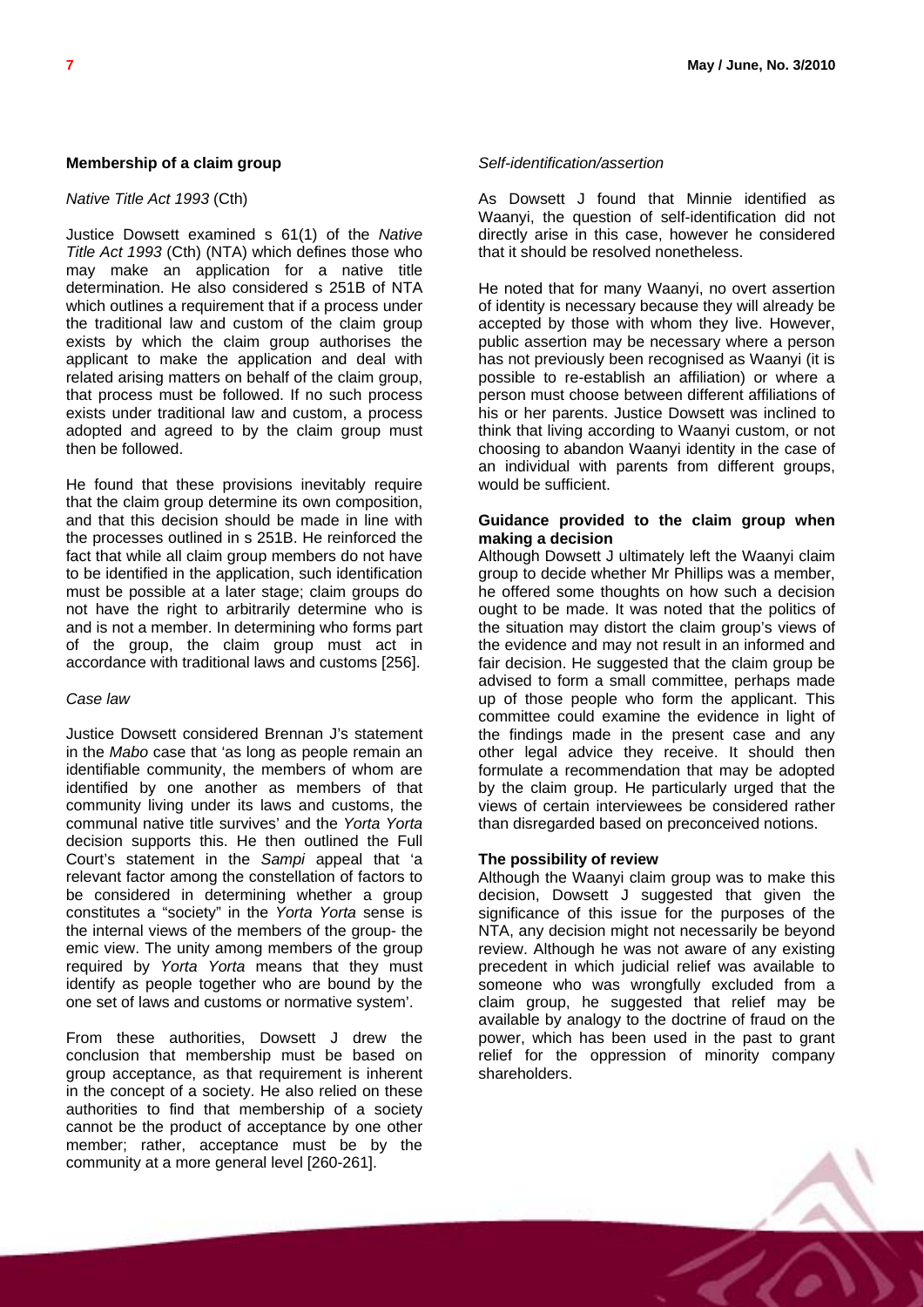# <span id="page-7-0"></span>NTRU Project Report

#### **NTRU Research Monograph Released**



The Native Title Research Unit at the Australian Institute of Aboriginal and Torres Strait Islander Studies has recently published a research monograph titled *Dilemmas in Applied Native Title Anthropology in Australia*. The volume was edited by Toni Bauman and contains a<br>collection of papers collection of from a number of<br>contributors: John contributors:

Palmer, Tim Pilbrow, Kim McCaul, Toni Bauman and David Trigger. Morton, Katie Glaskin, Paul Burke, Kingsley

claimant groups, the disciplines of law and These papers consider the numerous dilemmas that native title raises for anthropologists in Australia. It is anthropologists' task, among others, to address Indigenous claims under s 223 of the *Native Title Act* by preparing connection materials and giving expert evidence in Federal Court hearings. The papers in this collection provide a critical but constructive analysis of a range of these dilemmas, and have significant implications for anthropology and policy makers.

early career anthropologists into the native title area. Issues discussed include the need to contextualise early and contemporary ethnographic texts, including within the discipline of anthropology in attributing weight to them as evidence; creative ways of defining normative systems and societies which better reflect the complexities of layered responsibilities for Indigenous laws and customs; seldom discussed overlaps between legal and anthropological discourses and the need for them to inform each other; competing narratives of law and anthropology; issues of procedural fairness in State and Territory Government connection assessment processes; differences in assessing ethnographies which can arise depending on whether a positional or interest-based approach is taken to negotiation; methodological and evaluative dilemmas facing anthropologists as expert witnesses in litigation; and ways of encouraging

The volume was developed from papers and discussion at the 2009 Australian Anthropological Society Conference. A PDF copy of the volume can be accessed at: <http://www.aiatsis.gov.au/ntru/monographs.html>. A limited number of hard copies are available on request.

#### **Dialogue about Land Justice**



Title Research Unit at Aboriginal Studies Press has recently published a selection of papers presented at the National Native Title Conference over its first 10 years, entitled *Dialogue about Land Justice*. The collection was edited by Dr. Lisa Strelein, the Director of Research, including the Native AIATSIS.

Indigenous peoples in relation to the Australian political and legal framework. *Dialogue about Land Justice* comprises a selection of papers presented by Australia's leading thinkers, senior jurists and Indigenous leaders. It encapsulates the key issues that have been at the forefront of discussions about native title for a decade. The papers place native title within a broader discussion of land justice and the place of

Aotearoa New Zealand and the United States of America. It provides a comparative understanding of Indigenous land rights and interests by including a international perspective, with papers about

John Basten, Tom Calma, Aden Ridgeway and Graeme Neate. Contributors include: Mick Dodson, Marcia Langton, Noel Pearson, Chief Justice Robert French, Justice

[http://www.aiat](http://www.aiatsis.gov.au/asp/aspbooks/dialogueinlandjustic.html)sis.gov.au/asp/aspbooks/dialogueinl andjustic.html *Dialogue about Land Justice* can be purchased for \$45 from the AIATSIS website at:

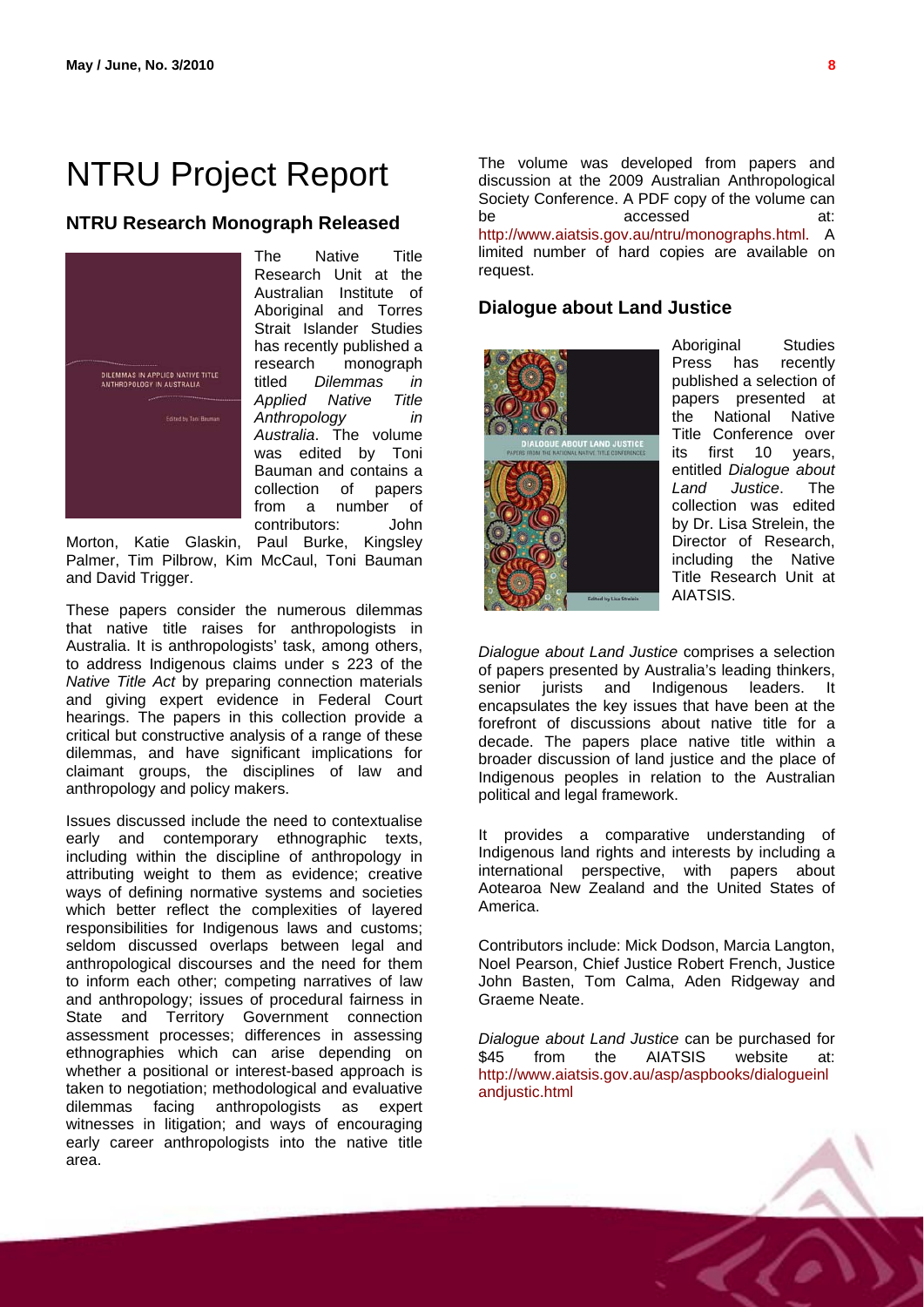# <span id="page-8-0"></span>What's New

# Recent Cases

### *[Strickland v State of Western Australia](http://www.austlii.edu.au/au/cases/cth/FCA/2010/272.html)* **[2010] [FCA 272](http://www.austlii.edu.au/au/cases/cth/FCA/2010/272.html)**  29 April 2010

Federal Court of Australia, Perth Registry McKerracher J

The Native Title Registrar did not accept the Maduwongga people's native title application for registration under s 190A of the *Native Title Act*. The Registrar was not satisfied that the applicant was authorised by all members of the claimant group to make an application, that the factual basis for the claim was adequate, that the applicants had established any of the claimed rights and interests, that there was a physical connection with the land or waters covered by the application or that the applicants were not making a claim to the ownership of gas.

In December 2009, McKerracher J had ordered that submissions in relation to the application be filed by the applicant by 19 February 2010 or the Court would proceed to determine the matter without submissions.

As no submissions were filed by that time, McKerracher J was satisfied that the application had not been amended and found no evidence that it would be amended in a way that would lead the Registrar to reach a different conclusion. He therefore dismissed the application.

#### *[Rose on behalf of the Kurnai Clains v State of](http://www.austlii.edu.au/au/cases/cth/FCA/2010/460.html)  Victoria* **[2010] [FCA 460](http://www.austlii.edu.au/au/cases/cth/FCA/2010/460.html)**

14 May 2010 Federal Court of Australia, Melbourne Registry North J

On 14 May 2010, Justice North dismissed the Kurnai's application for a determination of native title in the Gippsland region of south-east Victoria. The Kurnai application was brought on behalf of a group of people identified as descendants of Larry Johnson and Kitty Perry Johnson, excluding the wider Gippsland Aboriginal community. It came before the Court as alternative mechanisms could not resolve the disagreement over who should be included in the determination.

The Kurnai argued that none of the descendents of Aboriginal people in the Gippsland area, save for the descendents of Larry Johnson and Kitty Perry Johnson, remain as part of a continuing society. Their argument was therefore that none of the identified 25 ancestral sets, recognised as part of the Kurnai society today, form a continuing society. Two particular ancestral sets were examined to highlight the inadequacies of the Kurnai line of argument, and because ancestors from these groups were excluded, the claim could not succeed. Ms Pauline Mullet - self-represented litigant and main spokesperson for the Kurnai case - was unable to satisfy the Court that the remaining individuals as identified by other witnesses and in a report produced by the State should be excluded from the claim, hence it failed.

#### *[Brown \(on behalf of the Ngarla People\) v State](http://www.austlii.edu.au/au/cases/cth/FCA/2010/498.html)  [of Western Australia \(No 2\)](http://www.austlii.edu.au/au/cases/cth/FCA/2010/498.html)* **[2010] FCA 498**  21 May 2010

Federal Court of Australia, Perth Registry Bennett J

Justice Bennett considered the issue of whether the grant of the Mt Goldsworthy mining leases in the Pilbara region of Western Australia effected or gave rise to the extinguishment of native title at common law. The *Native Title Act 1993* does not support an intention to extinguish native title, and therefore the concept of common law extinguishment of native title was relevant. It was agreed that the Ngarla hold native title rights and interests in the relevant land, and therefore the case centred on whether the rights granted by the lease affected the native title rights and interests or whether any inconsistencies arise at all.

The applicants (Brown on behalf of the Ngarla People) argued that mining leases do not extinguish all native title rights and interests, as they were granted by agreement differing from those made under the *Mining Act 1904*. Her Honour applied the 'inconsistency of incidents' test to determine whether the rights of the joint venturers that appeared to conflict with the determined native title rights extinguished them, prevailed over or suspended the exercise of native title. If the leases extinguished native title, there would be no issue as native title cannot be revived.

Her Honour held that the leases had not granted exclusive possession over the whole determination area and therefore not all native title interests had been extinguished. The land in which these rights were extinguished was limited to areas where there was a legal inconsistency between the interests granted by the lease and the continuing interests of the native title holders. This was limited to the areas where there had been development, namely the mines, town sites and associated infrastructure.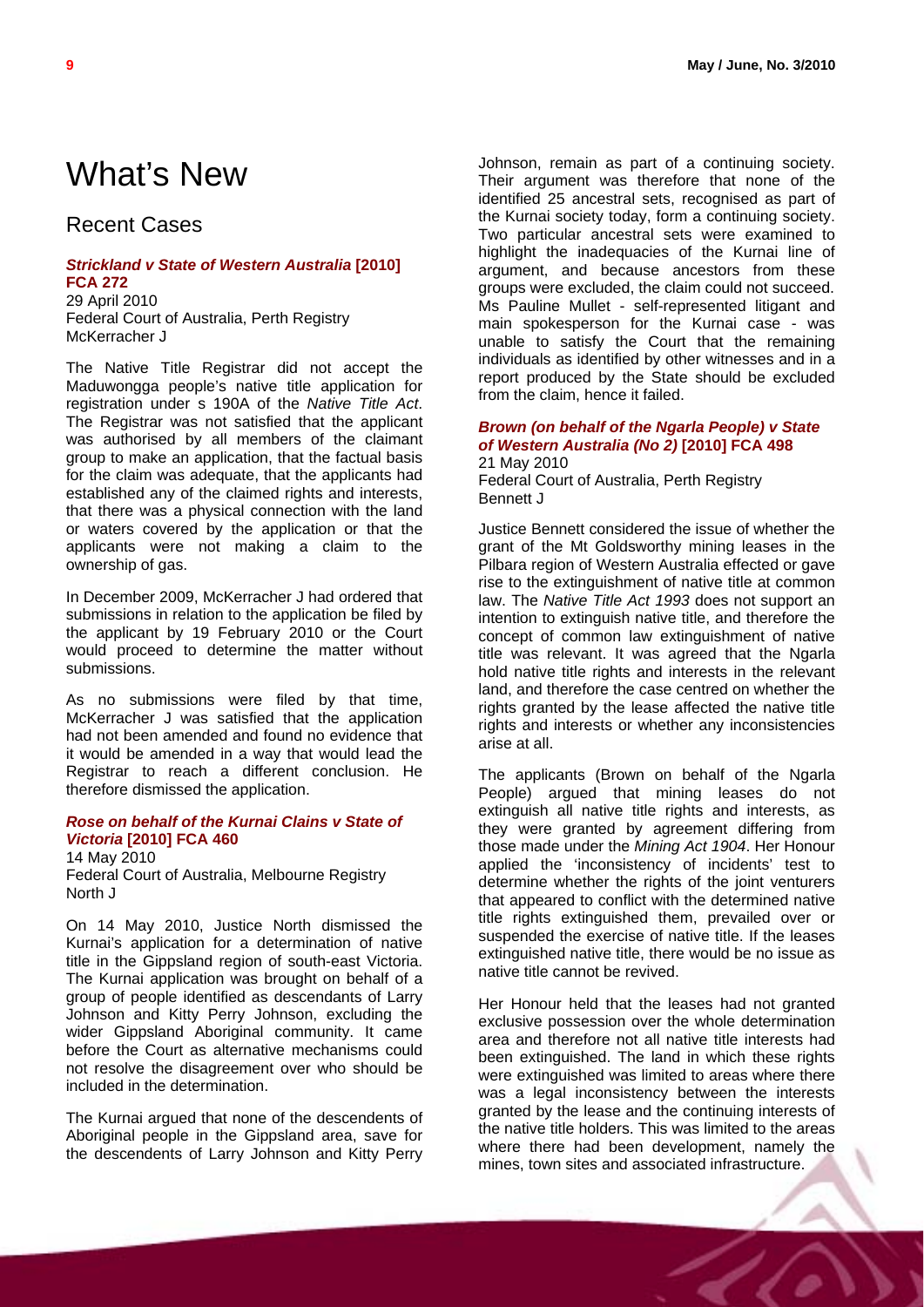#### *[Edwards v Santos Limited](http://www.austlii.edu.au/au/cases/cth/FCAFC/2010/64.html)* **[2010] FCAFC 64**

(4 June 2010) Full Federal Court of Australia Stone, Greenwood and Jagot JJ

The Full Federal Court (Stone, Greenwood and Jagot JJ) on 4 June 2010 dismissed the application for leave to appeal a decision of the Primary Judge, Justice Logan, 18 December 2009 (see Native Title Newsletter Nov/Dec 6/2009 for summary of this case). Edwards and others sought leave to appeal the decision which dismissed their application for an injunction which sought to prevent the granting of petroleum leases over their native title claim area.

The decision was affirmed by the Full Federal Court which did not allow leave to appeal for what it considered amounted to an 'advisory opinion'. Edwards and others were native title claimants, so they did not yet have a legal or equitable interest to be protected. The order for Edwards and others to pay costs was also affirmed, as there was no reason why costs should not follow the event.

#### *[Huddleston v Aboriginal Land Commissioner](http://www.austlii.edu.au/cgi-bin/sinodisp/au/cases/cth/FCAFC/2010/66.html?stem=0&synonyms=0&query=title(%222010%20FCAFC%2066%22))*  **[\[2010\] FCAFC 66](http://www.austlii.edu.au/cgi-bin/sinodisp/au/cases/cth/FCAFC/2010/66.html?stem=0&synonyms=0&query=title(%222010%20FCAFC%2066%22))**  (8 June 2010)

Full Federal Court of Australia Keane CJ, Spender and Barker JJ

The Full Federal Court (Keane CJ, Spender and Barker JJ) on 8 June 2010 overturned a decision of the Aboriginal Land Commissioner to dispose of the Huddleston land claim in the Northern Territory. The Commissioner had disposed of the claim due to the claimants not providing further information relating to their application within a six month period as requested pursuant to s 67A(7) of the *Aboriginal Land Rights (NT) Act 1976*.

The Northern Land Council (NLC) on behalf of the applicants challenged this determination claiming a failure to accord procedural fairness in reaching the decision. The Commissioner emphasised that an extension was possible if satisfied that a genuine effort was being made to provide the information requested. The Principal Legal Officer of the NLC conceded that the Commissioner's requests had been mislaid by staff, however argued that the information requested was extensive and that its legal and anthropological branches were working at capacity in resolving other outstanding claims.

Although the Court held that the Commissioner was entitled to take the view that he was not provided with a sufficient basis to grant an appropriate

extension, the common law duty to act fairly and accord procedural fairness prevailed. Therefore the Court rendered the Commissioner's decision to dispose of the claim invalid and of no effect. Further, due to its active support of the Commissioner, the second respondent, the Government of the Northern Territory, was ordered to pay costs.

#### *[Murray on behalf of the Yilka Native Title](http://www.austlii.edu.au/au/cases/cth/FCA/2010/595.html)  [Claimants v State of Western Australia](http://www.austlii.edu.au/au/cases/cth/FCA/2010/595.html)* **[2010] [FCA 595](http://www.austlii.edu.au/au/cases/cth/FCA/2010/595.html)**

(11 June 2010) Federal Court of Australia, Western Australian District Registry McKerracher J

A number of parties gave notice that they wished to join the proceeding but the applicant claimed that the notices were deficient and shouldn't be accepted. The applicant considered that, as the notices made no reference to a claim to hold native title, they did not trigger the operation of s 84(3)(a)(ii) of the Native Title Act, which allows affected persons to become parties to a native title claim.

Justice McKerracher found that despite the inadequate notices, the parties wishing to join should be permitted to clarify the content of the notices they had provided through further evidence and submissions.

In relation to those parties that had provided further submissions, McKerracher J found that it would be too severe not to allow them to join the proceeding, as the further evidence provided by those parties suggested they ought to be joined. However, he considered that those who had not filed further clarificatory material should not be a party to the proceeding but, if they wished to, would have 21 days to apply through s 84(5) of the Native Title Act, which allows the Federal Court to join parties to proceedings.

He ordered that the parties resubmit the notices with greater clarity so that later in the matter, there wouldn't be a need to rely on affidavit material.

### *[Aplin on behalf of the Waanyi Peoples v State of](http://www.austlii.edu.au/au/cases/cth/FCA/2010/625.html)  Queensland* **[\[2010\] FCA 625](http://www.austlii.edu.au/au/cases/cth/FCA/2010/625.html)**  (18 June 2010)

Federal Court of Australia, Brisbane Registry Dowsett J

See Page 6 for detailed case note.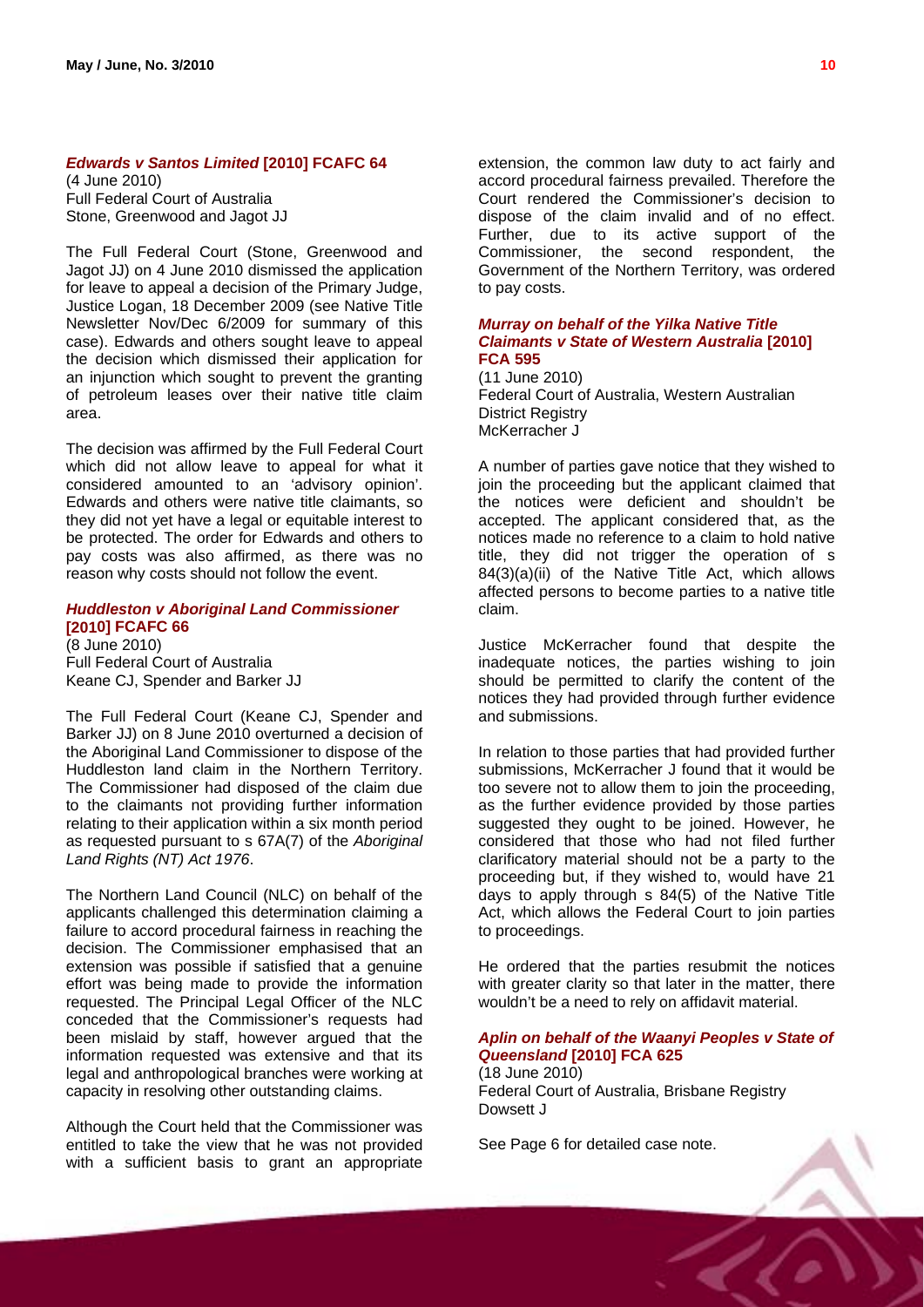#### *[Gangalidda and Garawa Peoples v State of](http://www.austlii.edu.au/au/cases/cth/FCA/2010/646.html)  [Queensland and Gangalidda and Garawa](http://www.austlii.edu.au/au/cases/cth/FCA/2010/646.html)  [People v State of Queensland #2](http://www.austlii.edu.au/au/cases/cth/FCA/2010/646.html)* **[2010] FCA 646**  (23 June 2010)

Federal Court of Australia, Burketown Registry Spender J

Justice Spender heard these two consent determinations together and recognised the native title rights of the Gangalidda and Garawa people over 5,810 sq km of land approximately 650 km west of Cairns. This determination included exclusive native title rights over approximately one third of the land and non-exclusive rights over the other two thirds (made up of predominantly pastoral leases).

Their rights in relation to the area of exclusive native title land are the right to possession, occupation, use and enjoyment of that area to the exclusion of all others.

Their rights in relation to the area of non-exclusive rights are: the right to access, to be present on and to traverse the area; to hunt, fish and gather on the area for personal, domestic and non-commercial communal purposes; to take and use natural resources from the area for personal, domestic and non-commercial communal purposes; to camp on the area but not to reside permanently or to erect permanent structures or fixtures; to light fires on the area for domestic purposes including cooking but not for the purposes of hunting or clearing vegetation; to conduct religious and spiritual activities and ceremonies on the area; to be buried on, and bury Native Title Holders on the area; to maintain places and areas of importance or significance to the Native Title Holders under their traditional laws and customs and protect those places and areas by lawful means from physical harm and to share or exchange natural resources from the area for personal, domestic and noncommercial communal purposes.

In relation to water, the Gangalidda and Garawa people have non-exclusive rights to hunt and fish in and on and gather from the water and take, use and enjoy the water for personal, domestic and non-commercial communal purposes.

Being satisfied that a determination in the terms agreed by the parties would be within the power of the Court and that it was appropriate for the Court to do so, Spender J was able to make the consent determination.

#### *[QGC Pty Ltd v Bygrave](http://www.austlii.edu.au/au/cases/cth/FCA/2010/659.html)* **[2010] FCA 659**  (23 June 2010)

Federal Court of Australia, Brisbane Registry Reeves J

QGC Pty Ltd intended to develop a liquefied natural gas project on land that was included in the Iman #2 native title claim. To do so, they negotiated an ILUA over the area with the claimant group. One native title claimant, however, refused to sign and QGC attempted to have the agreement registered nonetheless. Queensland South Native Title Services (QSNTS) applied to be made party to this proceeding.

QGC argued that QSNTS did not have sufficient interest in the case as they were in the same position as any other representative body in Australia and comparatively, held no greater interest in the case. Conversely, QSNTS submitted that they held sufficient interest in the case as they are the representative body responsible for the area that was the subject of the agreement, which gives them a number of relevant responsibilities including facilitation, dispute resolution and agreementmaking functions.

Justice Reeves found that as the *Native Title Act 1993* (Cth) requires the relevant representative body to perform certain functions in such circumstances, QSNTS had a 'direct and demonstrable' interest in the proceedings.

QGC also submitted that if QSNTS were joined as a party, a conflict of interest would arise for Mr Hardie (the solicitor on the record in the Iman #2 claim). They suggested that in acting as an agent to QSNTS, he would breach his duty of loyalty to the Iman #2 claimants.

Justice Reeves surmised the Mr Hardie could hold concurrent fiduciary duties and that there was no actual or perceived conflict of interest between the duties Mr Hardie owed to the Iman people as his client and the duties he owed to QSNTS as principal.

In light of the absence of the conflict of interest and the direct interest in the case, Reeves J ordered that QSNTS be made party to the proceedings.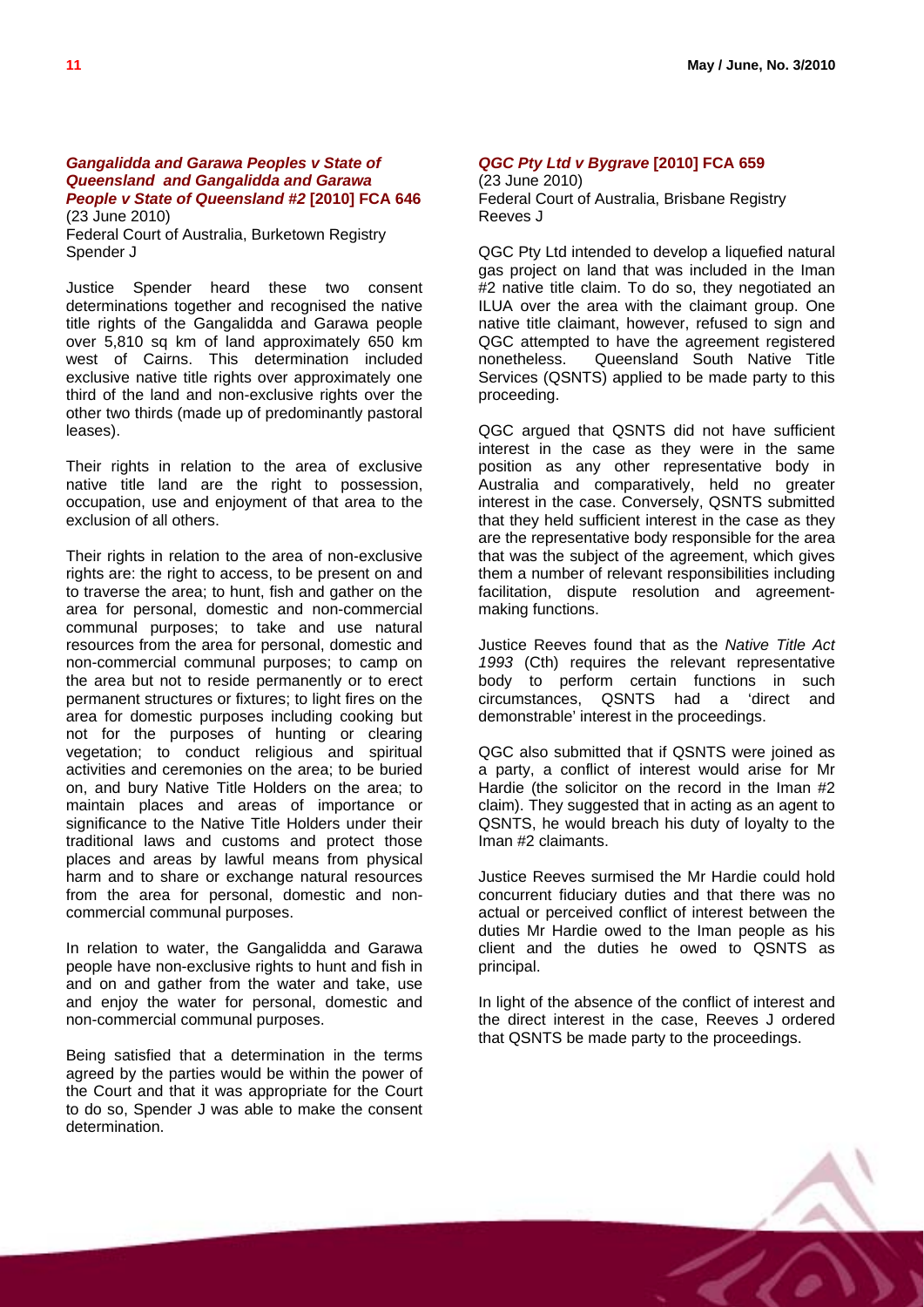# <span id="page-11-0"></span>Native Title **Publications**

#### **AIATSIS Publications:**

- T Bauman (ed), *[Dilemmas in applied native](http://www.aiatsis.gov.au/ntru/documents/Bauman_000.pdf)  [title anthropology in Australia](http://www.aiatsis.gov.au/ntru/documents/Bauman_000.pdf)*, Native Title Research Unit, Australian Institute of Aboriginal and Torres Strait Islander Studies, Canberra, 2010.
- L Strelein (ed), *Dialogue about land justice: papers from the National Native Title*  **Conference, Aboriginal Studies Press,** Australian Institute of Aboriginal and Torres Strait Islander Studies, 2010.

#### **Papers:**

- G Neate and D O'Dea, *The functions of the National Native Title Tribunal*, Paper delivered to the *Legalwise Native Title Seminar* on 28 May 2010 by Graeme Neate and 4 June 2010 by Daniel O'Dea.
- <span id="page-11-1"></span> G Neate, *Assessing native title and economic development*, Paper delivered to Aligning Indigenous Land Management with Economic Development Conference, Darwin, 24 March 2010.

#### **Speeches:**

 Hon J Macklin MP, *[Harnessing](http://www.jennymacklin.fahcsia.gov.au/speeches/2010/Pages/native_title_conference_030610.aspx)  [opportunities for future generations of](http://www.jennymacklin.fahcsia.gov.au/speeches/2010/Pages/native_title_conference_030610.aspx)  [Indigenous Australians](http://www.jennymacklin.fahcsia.gov.au/speeches/2010/Pages/native_title_conference_030610.aspx)*, National Native Title Conference 2010, Canberra, 2010.

#### **Journal Articles:**

- A Awad, 'Native ambitions', *Lawyers Weekly,* No. 479, 2 April 2010, pp. 16-17.
- S Labowitch, 'Integration and reconciliation of social, legal and environmental interests under Indigenous land rights sea claims', *Environmental and Planning Law Journal,*  Vol. 27, No. 3, 2010, pp. 189-201.
- AC Neal SC., 'The native title concept of 'society': reflections post *Sampi', Native Title News,* Vol. 9, Issues 7&8, 2010, p.117-120.
- J Southalan, 'Authorisation of native title claims: problems with a 'claim group representative body'', *Australian Resources and Energy Law Journal,* Vol. 29, No. 1, 2010, pp. 49-59.
- M Gregory and A Maharaj-MacLean, 'Recent proposed amendments to the *Native Title Act', Australian Resources and Energy Law Journal,* Vol. 29, No. 1, 2010, pp. 7-9.
- L Terrill, 'Indigenous land reform: an economic or bureaucratic reform?', *Indigenous Law Bulletin,* Vol. 7, Issue 17, 2010, pp. 3-7.
- R Ye, 'Torrens and customary land tenure: a case study of the *Land Titles Registration Act 2008* of Samoa', *Victoria University of Wellington Law Review,* Vol. 40, No. 4, 2010, pp. 827-861.
- S Young, 'Tides of history and jurisprudential gulfs: native title proof and the Noongar Western Australia claim', *The Indigenous Law Journal at the University of Toronto Faculty of Law,* Vol. 8, Issue 1, 2010, pp. 95-120.
- K McNeil, 'Reconciliation and third-party interests: *Tsilhqot'in Nation v British Columbia'*, *The Indigenous Law Journal at the University of Toronto Faculty of Law,*  Vol. 8, Issue 1, 2010, pp. 7-25.

# Native title in the News

## **National**

#### **19/05/2010 Tax relief plan for native title**

Indigenous people who receive native title payments may no longer pay tax under radical proposals being floated by the Rudd government. The federal government has floated three different approaches to allow Aboriginal communities who receive native title funds to keep more money and use it to benefit their communities. One plan involves a tax exemption for all native title payments. The second involves the creation of a new tax-exempt entity, an Indigenous community fund, to deal with the taxation of benefits when they are used for a range of defined purposes that benefit Indigenous Australians, such as education. The third option allows the government to withhold an amount of tax before the payment goes to the native title holders. The rest of the payment would then be income tax exempt. *Australian* (National AU, 19 May 2010), 7.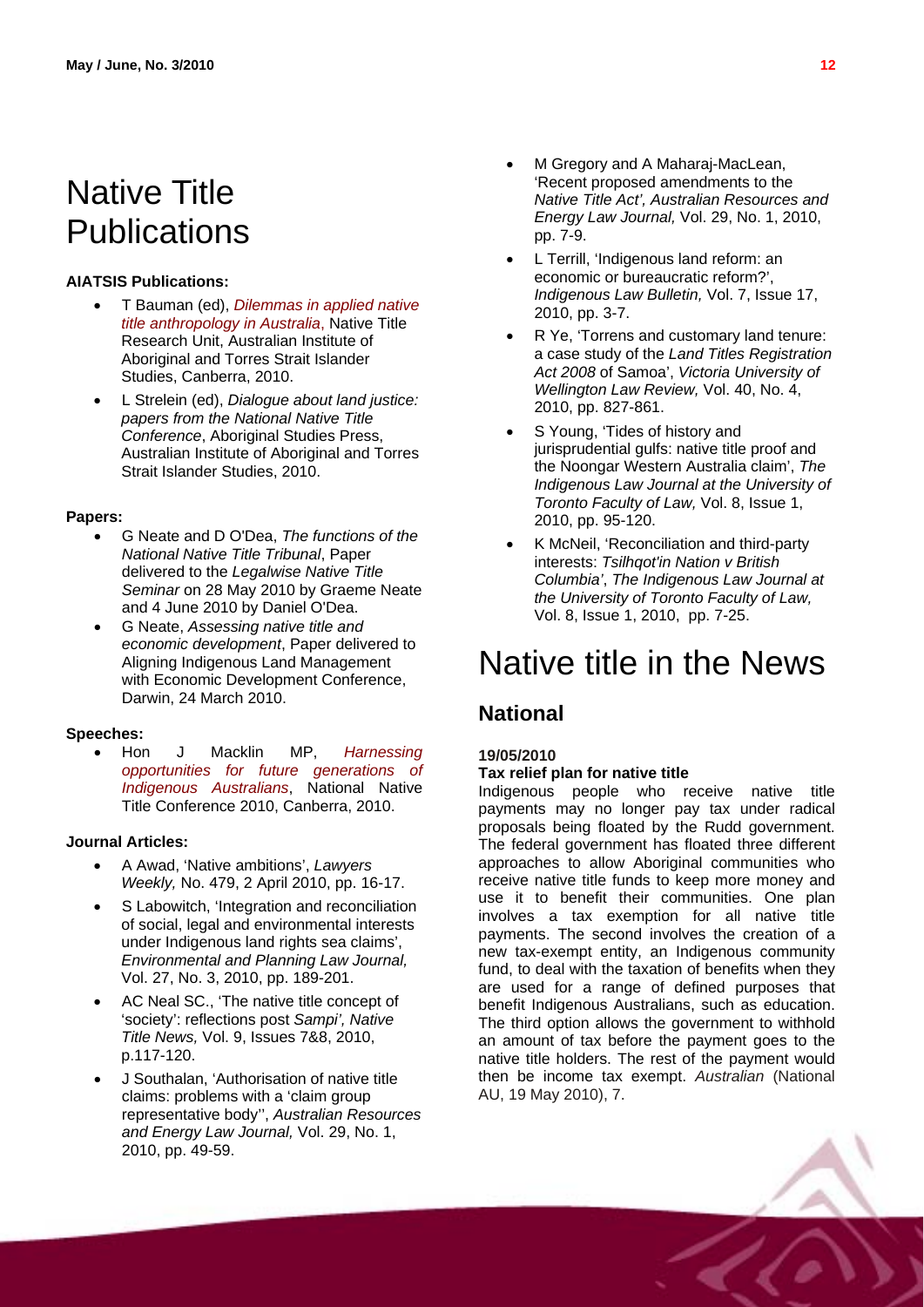### **5/06/2010**

#### **Native title reforms**

Indigenous Affairs Minister, Jenny Macklin, is considering appointing a new Commonwealth Officer to check that native title agreements are sustainable and will benefit all Indigenous communities, including future generations. Aboriginal leaders have labelled the idea as 'paternalistic' and 'racist'; because it seeks to tell Indigenous groups how to spend money collected from their own lands. A discussion paper is available for download from the FaHCSIA website. *Weekend Australia* (Australia 5<sup>th</sup> June 2010), 8. *Australian* (Australia, 4th June 2010), 8. *Australian* (Australia,  $3<sup>rd</sup>$  June 2010), 7.

## **New South Wales**

#### **04/05/2010**

#### **Jetty community garden**

A site has been found for Coffs Harbour's community garden after 17 months of searching. The area is subject to a native title claim. Because of the claim the gardeners will initially only be offered a 12-month lease by both the council and the state government. The site covers both Crown and council owned land and therefore the gardeners will also need to get two separate licences to operate the gardens. *Advocate* (Coffs Harbour NSW, 4 May 2010), 5.

#### **5/06/2010**

**Native title holders accused of squandering compensation money** Native title holders who won the first native title claim on the Australian mainland have been accused of wasting the \$740,000 in compensation money they received from the NSW Government. Reports reveal the Dunghutti Elders Council (Aboriginal Corporation) is in severe financial hardship after losing more then \$545,000 last financial year, including almost \$400,000 in undocumented expenses, and more then \$115,000 the year before. *Sydney Morning Herald* (Sydney NSW, 5<sup>th</sup> June 2010) 14.

## **Northern Territory**

#### **13/05/2010**

#### **Gregory National Park returns to its traditional owners**

The Northern Territory Government has handed back ownership of the Gregory National Park to Traditional Owners, who have agreed to make the land available to the public as a park through a 99 year lease to the government. Traditional Owners will jointly manage the park with the Territory's

Parks and Wildlife Department under an agreement that has taken years to negotiate. This will benefit about 300 Indigenous people from seven Aboriginal language groups. Federal Minister for Indigenous Affairs Jenny Macklin said the joint management would help 'strengthen the relationship between Indigenous and other Australians'.

It ensures the protection of vast areas of semiarid and tropical land that includes sacred Aboriginal sites that have remained untouched for tens of thousands of years. Ngarinyman Traditional Owner Larry Johns said that the park would be renamed Jutpurra National Park. *Age* (Melbourne VIC, 13 May 2010), 6. *Australian* (National AU, 14 May 2010), 2. *Fraser Coast Chronicle* (Hervey Bay QLD, 15 May 2010), 20. *Canberra Times* (Canberra ACT, 15 May 2010), 5. *Advocate,* Coffs Harbour NSW, 15 May 2010), 22. *Katherine Times* (Katherine NT, 26 May 2010), 7.

#### **29/05/2010**

#### **Uranium site to be made part of Kakadu**

Thousands of hectares of wilderness land, including the large Koongarra uranium deposit estimated to hold about 14,000 tonnes of uranium, are set to be handed over to become part of Kakadu National Park. The land has been offered on behalf of Traditional Owner Jeffrey Lee. Federal Environment Minister Peter Garrett has said, 'whilst there are important questions of Indigenous rights and natural justice that need to be worked through, this is a once in a generation opportunity that I would naturally encourage'. French miner Areva has been stopped from mining the area by Mr. Lee, who has said he is not interested in money. According to Aboriginal beliefs, the land includes places where the rainbow serpent entered the ground and rock art from hundreds, perhaps tens of thousands of years ago. *Sydney Morning Herald* (Sydney NSW, 29 May 2010), 14. *Age* (Melbourne VIC, 29 May 2010), 5. *Northern Territory News* (Darwin NT, 31 May 2010), 4.

## **Queensland**

#### **11/05/2010**

#### **McCracken admits clearing bushland**

Developer and former rugby league star Jarrod McCracken faces fines of up to \$250,000 after pleading guilty to clearing protected bushland to make way for his new home, driveway and a horse paddock. Excavation and clearing of vegetation at the property finally stopped after the Whitsundays Shire Council applied to the Planning and Environment Court in late 2007.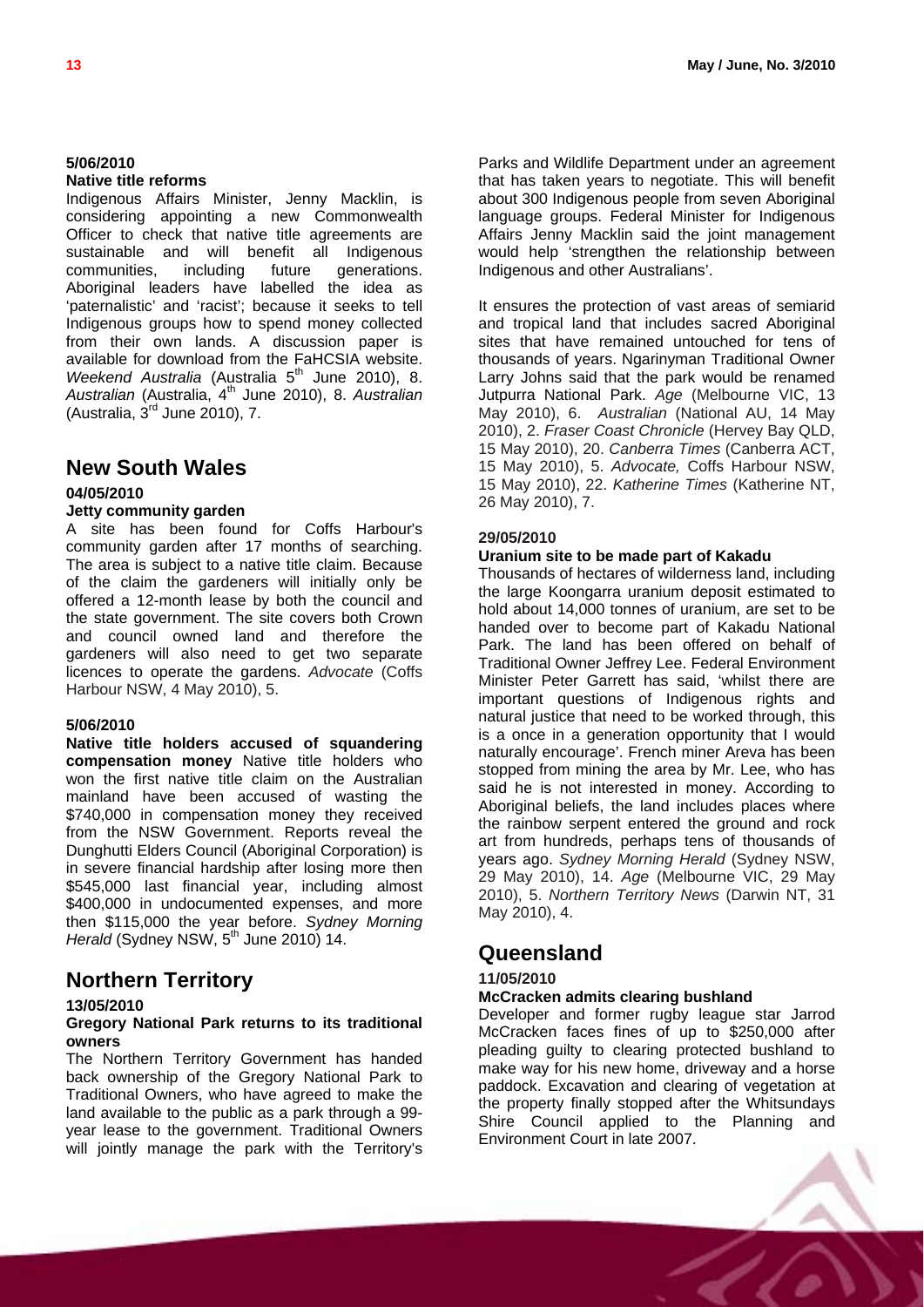The charges are said to include clearing 265sq m of protected forest from Dryandra National Park, which adjoins the McCracken property, as well as the destruction of shell middens and sites with heritage value to the Gia Aboriginal people, who have a native title claim on the land. *Townsville Bulletin* (Townsville QLD, May 2010), 4.

#### **19/05/2010**

#### **Native title check on \$1 m project**

A Cairns law firm has been engaged to check on native title issues on land which Cook Shire Council is building six aged care units. This is a part of a \$1 million project through the Federal Economic Stimulus Plan Social Housing Initiative. With no identified extinguishing tenure on the May St reserve, adjacent to the 12 existing Coral Sea Units, native title rights could exist and need be addressed, said a report to last month's council meeting. *Cooktown Local News* (Cooktown QLD, 19 May 2010), 7.

#### **19/05/2010**

#### **Fritz Creek camp lost in native title deal; timber lot confuses**

Reserves for camping and timber between the Black Mountain and Cedar Bay national parks have been revoked as part of the ongoing implementation of a native title agreement finalised 2½ years ago.

The Department of Environment and Resource Management recently advised the Cook Shire Council that the camping reserve on Fritz Creek, south of Auravale, as well as parts of Monkhouse timber reserve, which borders Black Mountain and Cedar Bay national parks, had become protected area estate under the Eastern Kuku Yalanji Indigenous Land Use Agreements.

The Fritz Creek land, outside the World Heritage Area, was not in the original 1994 native title claim area – but the council consented in the ILUAs to the camping reserve becoming a national park 'green zone'. *Cooktown Local News* (Cooktown QLD, 19 May 2010), 7.

#### **3/06/2010**

#### **Native title deal finalised**

The Girramay people have completed the registration of four Indigenous land use agreements (ILUAs) in Far North Queensland. The registration of the ILUAs brought into effect the native title determination made by the Federal Court of Australia on December 10, 2009. The determination recognised the Girramay people's non-exclusive rights over 16 parcels of unallocated state land,

from Cardwell to Bilyana and Murray Upper area. The four ILUAs accompanied the determination and were developed to establish how respective rights will be carried out on the ground. *Tully Times* (Tully QLD, 3rd June 2010), 5.

#### **12/06/2010**

#### **Cape Alumina in legal review**

Cape Alumina has abandoned its \$400 million Pisolite Hills project. The move comes after the QLD Government last week announced the Wenlock River Basin would be declared under Wild Rivers legislation, giving it special environmental protection. The protection means mining will be outlawed in a 500 metre radius around the streams that flow into the Wenlock River.

Cape Alumina chairman, George Lloyd, said the Government's decision to declare the Wennlock River a wild river had made the project unviable. 'The decision has been taken on purely political grounds and with no consideration for the future economic wealth of Queensland, the welfare of the Aboriginal people of Mapoon and Traditional Owners' he said. *Business News* (QLD 12<sup>th</sup> June 2010), 117. *North West Star* (Mount Isa QLD, 14<sup>th</sup> June 2010), 12*. Townsville Bulletin* (Townsville QLD, 12th June 2010), 81. *Border Mail*(Albury-Wodonga 12th June 2010), 42. *Weekend Post* ( Cairns QLD, 12<sup>th</sup> June 2010), 3. Weekend Gold *Coast Bulletin* (QLD 12<sup>th</sup> June 2010), 117. Canberra Times (Canberra ACT, 12<sup>th</sup> June 2010), 7. Australian (Australia 9<sup>th</sup> June 2010), 3. Sunshine *Coast Daily* (Maroochydore QLD, 9<sup>th</sup> June 2010), 7. *Western Cape Bulletin* ( Weipa QLD, 9<sup>th</sup> June 2010), 3.

#### **21/06/2010**

#### **Sands of time tick down to save North Straddie**

Queensland Premier, Anna Bligh, announced that most of North Stradbroke Island will be turned into national park and mining will be phased out by 2027. Two percent of the island is currently national park, with mining leases controlling at least half. The only areas outside the proposed national park will be the existing townships, some areas of land set aside specifically for the Quandamooka people and a recreation precinct. There is an agreement with the Quandamooka people to negotiate an Indigenous land use agreement over the next 12 months. *Northern Star,* (Lismore NSW, 21 June 2010), 14. *Australian,* (Australia, 21 June 2010), 7. *Gold Coast Bulletin,* (Gold Coast QLD, 21 June 2010), 25. *Courier Mail,* (Brisbane QLD, 19 June 2010), 81. *Bayside Bulletin,* (Brisbane QLD, 22 June 2010), 1.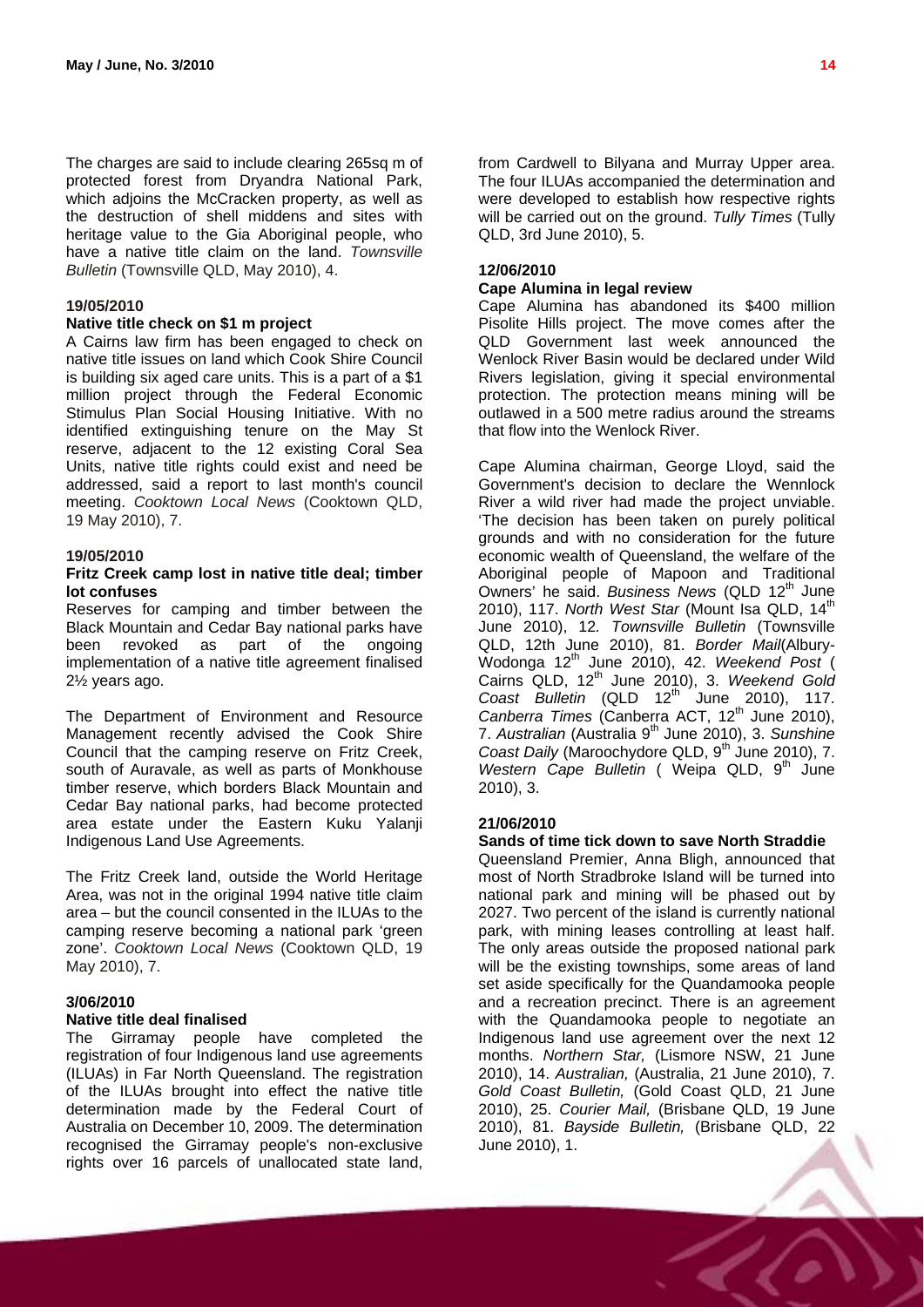#### **23/06/2010**

#### **Traditional owners of local land recognised**

Isaac Regional Council has signed a Memorandum of Understanding (MoU) with the Barada Barna people, which covers nearly a third of the council's local government area. The MoU also covers sections of land in the Central Highlands Regional Council and Mackay Regional Council areas. The MoU is the first step towards finalising an Indigenous land use agreement (ILUA). *Miners Midweek,* (Mackay QLD, 23 June 2010), 3.

#### **23/06/2010**

#### **Torres Straits Sea Claim decision to be handed down**

The decision regarding the Torres Strait Regional Sea Claim will be handed down in Cairns by Justice Finn of the Federal Court of Australia. The claim was made on the basis that Torres Strait Islanders are one people; one society, whose members between them hold all the native title rights and interests in the seas of the Torres Strait according to traditional laws and customs. The claim is over a large area of sea, covering most of the waters in the Torres Strait. *Torres News* (Thursday Island QLD, 23 June 2010), 1. *National Indigenous Times,*  (24 June 2010), 6.

#### **24/06/2010**

#### **Native title win**

The Gangalidda and Garawa Peoples have been acknowledged as native title holders of Burketown during a Federal Court hearing. They will now be able to practise their traditional customs in some areas of the 5810 square kilometres of land and waters in Far North Queensland. The Traditional Owners negotiated with parties to develop two agreements which allow native title holders to practise their traditional customs whilst pastoralists continue to work on the same country. Carpentaria Land Council Aboriginal Corporation Chairperson, Thomas Wilson, said yesterday's determination represented an important milestone for the Gangalidda and Garawa Peoples. *North West Star,*  (Mount Isa QLD, 24 June 2010), 5. *North West Country,* (Charters Towers QLD, July 2010), 13.

# **South Australia**

#### **19/05/2010**

#### **Mabo ruling 'set bar too low'**

Sean Berg, an Adelaide barrister, has challenged the legal profession to abandon its 'innate conservatism' and address the tough land title issues arising from Aboriginal sovereignty. Delivering the Elliott Johnston Memorial Lecture, as part of South Australia's Law Week, Mr. Berg said Aborigines had never ceded their sovereignty in Australia and no fair legal system could sustain forever the 'fiction of extinguished predecessor title'.

Mr. Berg said the Mabo decision had 'set the bar too low' by failing to recognise any existing or residual forms of Aboriginal sovereignty for fear of fracturing the internal consistency of the law. He said Mabo 'overwhelmed' broader discussions about the flow-on effects of Aboriginal predecessor title. 'This is not justice as I understand or imagine it,' he said. 'If we have a legal system that does not allow society to explore and protect rights, then we should throw it out and start again.' *Australian* (National AU, 19 May 2010), 7.

# **Victoria**

#### **27/06/2010**

**In a battle that's far from black and white, a town's 'backyard' is to become a national park** One hundred and fifty thousand hectares of new national park and reserve has been declared along the Murray River in Northern Victoria. The Barmah State Forest is the southern section of Australia's biggest red gum forest. It will become one of four new national parks and will be jointly managed by the traditional owners of the area. For the Yorta Yorta, who lost a long-running native title battle in 2002, the new deal is not just about connections to the land. It is also a social justice package that will bring about a huge shift in the people's social and economic status. *Sunday Age,* (Melbourne VIC, 27 June 2010), 1. *Shepparton News,* (Shepparton VIC, 30 June 2010), 1.

## **Western Australia**

#### **04/05/2010**

**Bokelund hopes to break down cultural barriers** The Goldfields Land and Sea Council has appointed a new chief executive following the departure of the long serving Brian Wyatt to the National Native Title Council. Hans Bokelund has more than 15 years' experience in private sector management, including five years in law, and the past three years with the Victorian Bar. Mr. Bokelund hopes to be the first port of call for all people regarding native title issues. 'I will try to break down barriers and misunderstandings along with the fear and prejudice that come from these.' he said. *Kalgoorlie Miner* (Kalgoorlie WA, 4 May 2010), 5.

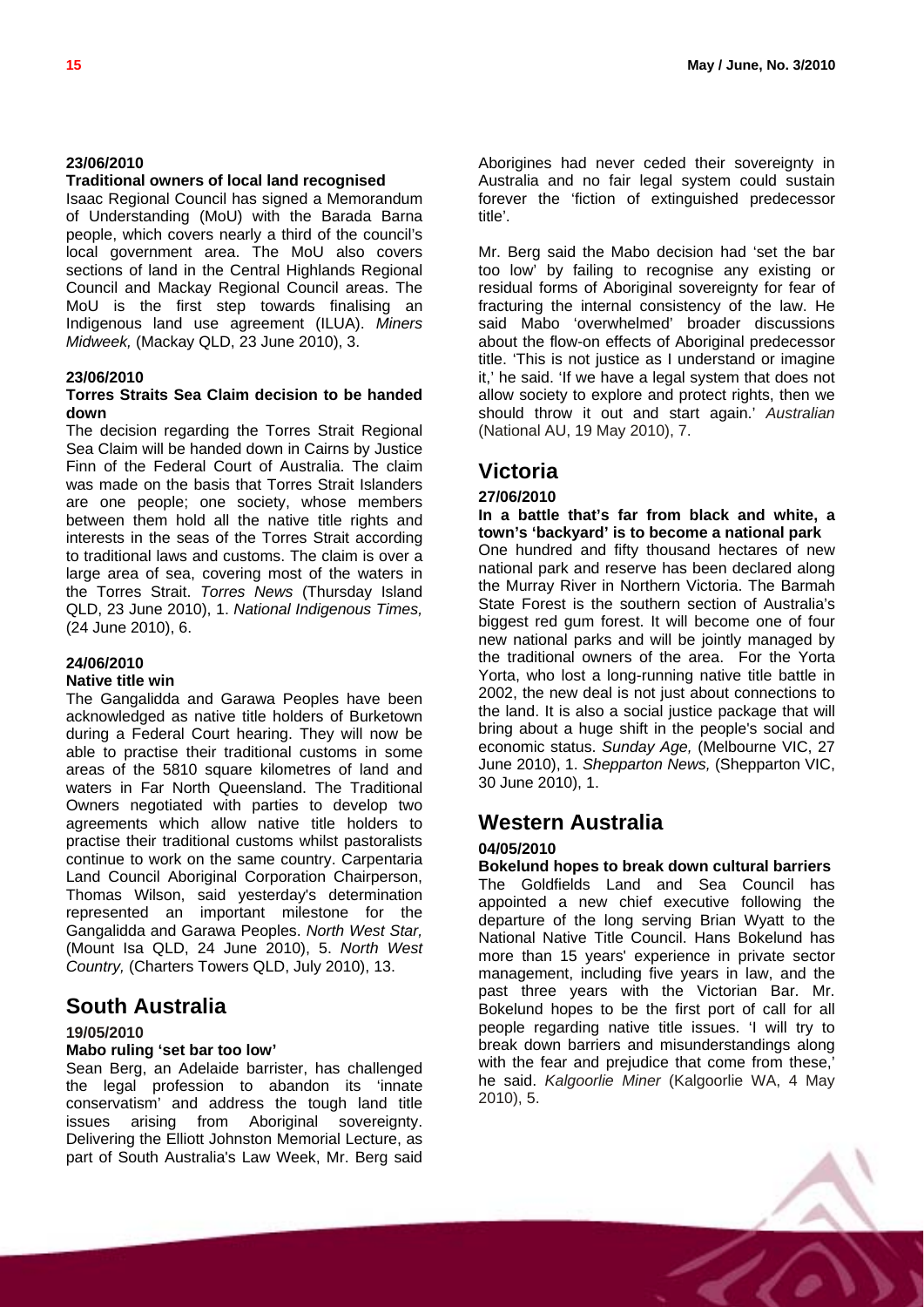#### **19/05/2010**

#### **Test case on native title land offences**

Police investigations into offences such as disorderly conduct and indecent exposure on properties covered by native title could be compromised under a landmark test of the laws in the Broome Magistrate's Court. The case revolves around five Lombadina men who were charged with disorderly conduct after they were accused of verbally harassing a group of off-duty police officers at a beach at Djarindjin-Lombadina, 200km northwest of Broome, in September 2008. Mr. McIntyre, senior Counsel for defence, argued for the men's case to be thrown out, saying the beach was on native title land and not in a public place. Therefore, disorderly conduct could not have occurred, he said. Magistrate Greg Smith is due to hand down his decision in September. *West Australian* (Perth WA, 19 May 2010), 18.

#### **27/05/2010**

#### **Miner starts on pit tests**

Toro Energy has started work on a uranium resource test pit. The pit is being developed over the next eight weeks at Toro's uranium project in Wiluna. The site, just south of Wiluna, is a component of the project's bankable feasibility study. Native title claimants and the state government have approved the pit. The on-site work will involve the movement of 45,000 tonnes of barren and ore material for sampling, with all material then returned to the pit to allow for full site rehabilitation. *Geraldton Guardian* (Geraldton WA, 28 May 2010), 3. *Kalgoorlie Miner* (Kalgoorlie WA, 27 May 2010), 18.

#### **2/06/2010**

**Environmental groups attacked by Kimberly Land Council Chief** Kimberly Land Council CEO, Wayne Bergmann, has accused environmental groups of racism, accusing them of trying to turn Indigenous people and their land into museum exhibits. At the National Native Title Conference in Canberra, Mr Bergmann said that environmentalists were guilty of a 'new paternalism' by denying them the right to develop their landholdings. *West*  Australian (Perth WA, 2<sup>nd</sup> June 2010), 32. *Australian* (Australia, 2nd June 2010), 5.

#### **10/06/2010**

#### **Native title agreement signed**

Pilbara Traditional Owners and Fortescue Metals Group (FMG) have signed a land access agreement covering the entirety of the Puuti Kunti Kurrama and Pinikura (PKKP) native title claim area after more then 2 years of litigations and ongoing negotiations. PKKP Country covers approximately 6,567 square kilometres of land south of Karratha, WA. National Indigenous Times (Malua Bay 10<sup>th</sup> June 2010), 7. *North West Telegraph,* (South Hedland WA, 16 June 2010), 22. *North West Telegraph,* (South Hedland WA, 23 June 2010), 26. *Pilbara Echo,* (Pilbara WA, 19 June 2010), 16.

#### **15/06/2010**

#### **Native title dispute**

A native title dispute in WA has delayed a Woodside-led gas processing centre being developed. Woodside, the WA government, Kimberly Land Council and a group representing Traditional Owners of the Kimberly region have been negotiating for over a year. Negotiations with Traditional Owners and Woodside were stopped last Friday as advised by the KLC due to legal action brought against it by rival native title claimants, the Goolarabooloo Jabirr Jabbir people. A documentary entitled 'Momentum', produced by National Indigenous TV (NITV), premiered on Goolarri TV in June. The film explores the continuous fight over the proposed James Price Point LNG centre.

*Northern Territory News (*Darwin NT, 15th June 2010), 15. *West Australian* (Perth WA, 12th June 2010), 4. *Broome Advertiser* (Broome WA, 10<sup>th</sup> June 2010), 3. *Broome Advertiser,* (Broome WA, 17 June 2010), 1. *West Australian,* (Perth WA, 19 June 2010), 17.

#### **18/06/2010**

#### **Native title claim progresses**

The Esperance Nyungar native title claim has progressed forward after the Goldfields Land and Sea Council (GLSC) held a meeting with claimants to discuss a settlement offer from the Western Australia Government. If the offer is accepted it will mean that the claim, which was first lodged in 1996, will be negotiated with a view to obtaining a consent determination of native title without the need for litigation. The claim mainly affects Crown Land, also includes the town of Esperance and stretches to some land in the Shire of Ravensthorpe. *Esperance Express,* (Esperance WA, 18 June 2010), 3.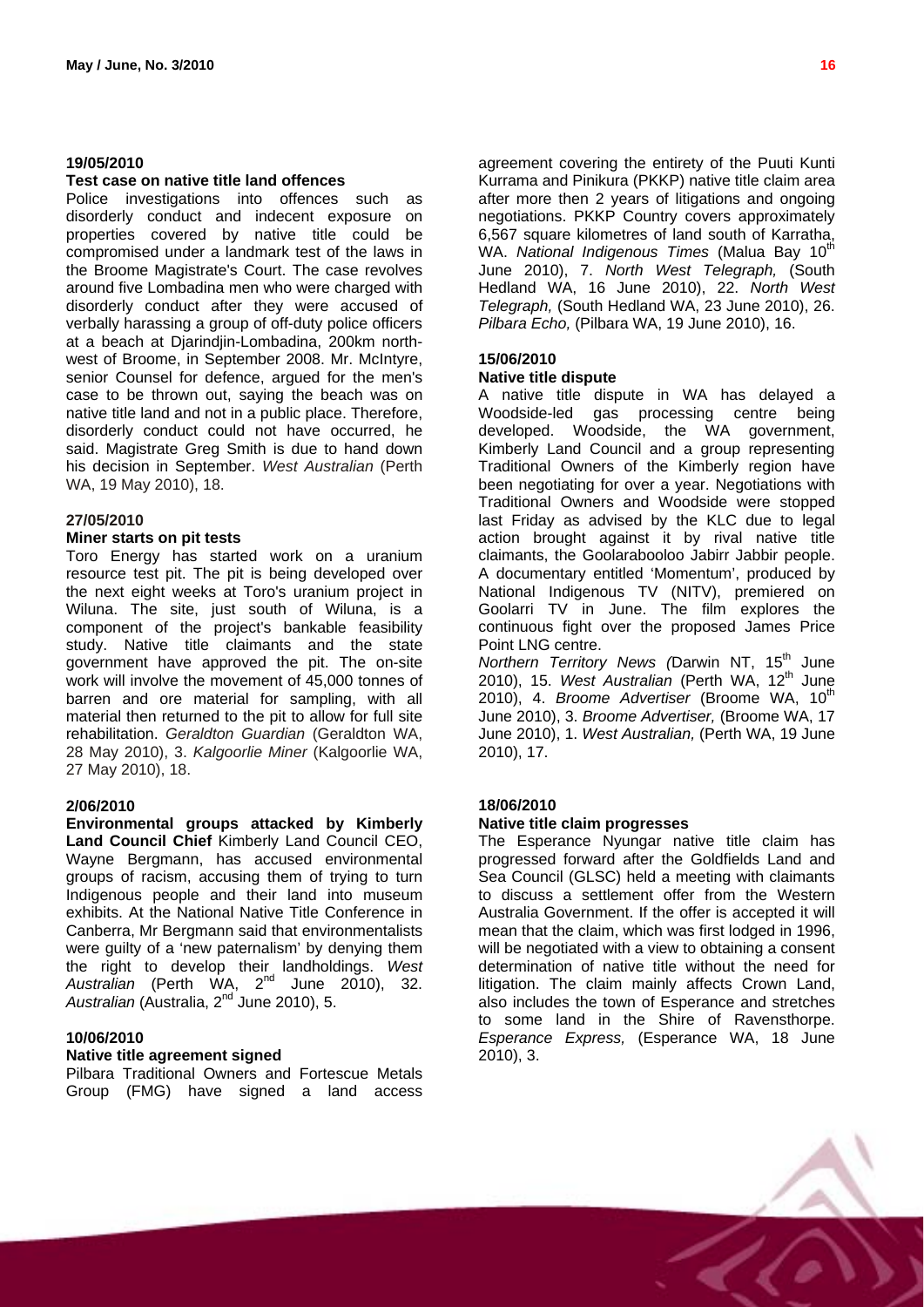# Indigenous Land Use Agreements (ILUAs)

<span id="page-16-0"></span>

| <b>NAME</b>                                                                                                  | <b>TRIBUNAL</b><br>FILE NO. | <b>TYPE</b>                 | <b>STATE OR</b><br><b>TERRITORY</b> | <b>REGISTRATION</b><br><b>DATE</b> | <b>SUBJECT-</b><br><b>MATTER</b>           |
|--------------------------------------------------------------------------------------------------------------|-----------------------------|-----------------------------|-------------------------------------|------------------------------------|--------------------------------------------|
| <b>Burringurrah Multi</b><br><b>Function Police Facility</b>                                                 | WI2010/001                  | Area agreement              | Western<br>Australia                | 29/06/2010                         | Infrastructure                             |
| Injinoo Pre-Prep Facility<br>ILUA                                                                            | QI2010/002                  | Area agreement              | Queensland                          | 28/06/2010                         | Development<br>Infrastructure              |
| <b>Gawler Ranges -</b><br><b>Moonaree Pastoral</b><br><b>ILUA</b>                                            | SI2009/003                  | Area agreement              | South<br>Australia                  | 13/06/2010                         | Access                                     |
| Gawler Ranges -<br>Coondambo Pastoral<br><b>ILUA</b>                                                         | SI2009/004                  | Area agreement              | South<br>Australia                  | 13/06/2010                         | Access                                     |
| <b>Gawler Ranges -</b><br><b>Kokatha Pastoral ILUA</b>                                                       | SI2009/005                  | Area agreement              | South<br>Australia                  | 13/06/2010                         | Access                                     |
| <b>Girramay People and</b><br>State of Qld and Brazier<br><b>ILUA</b>                                        | QI2009/066                  | Area agreement              | Queensland                          | 27/05/2010                         | Consultation<br>protocol<br>Government     |
| <b>Ergon Energy/Girramay</b><br>People ILUA                                                                  | QI2009/065                  | Area agreement              | Queensland                          | 27/05/2010                         | Consultation<br>protocol<br>Government     |
| Mining Licence 5503<br>(Dja Dja Wurrung<br>Peoples and Stephen P.<br>Glasson & Russell L.<br>Sanderson) ILUA | VI2009/007                  | Area agreement              | Victoria                            | 27/05/2010                         | Mining                                     |
| Girramay<br>People/Cassowary<br><b>Coast Regional Council</b><br>and State of<br>Queensland                  | QI2009/067                  | Area agreement              | Queensland                          | 25/05/2010                         | Consultation<br>protocol<br>Government     |
| Girramay/Cassowary<br><b>Coast Regional Council</b>                                                          | QI2009/064                  | Area agreement              | Queensland                          | 25/05/2010                         | Consultation<br>protocol                   |
| Kowanyama People -<br>Child Safe House ILUA                                                                  | QI2008/032                  | Area agreement              | Queensland                          | 25/05/2010                         | Infrastructure                             |
| <b>Yawuru Prescribed</b><br><b>Body Corporate ILUA -</b><br><b>Broome</b>                                    | WI2010/003                  | Body corporate<br>agreement | Western<br>Australia                | 24/05/2010                         | Development                                |
| <b>Croydon Shire</b><br>Council/Tagalaka<br>People True Blue<br><b>Tourist Facility</b>                      | QI2009/068                  | Area agreement              | Queensland                          | 14/05/2010                         | Consultation<br>protocol<br>Infrastructure |
| <b>Santos Petronas</b><br><b>Karingbal ILUA</b>                                                              | QI2009/061                  | Area agreement              | Queensland                          | 11/05/2010                         | Petroleum/Gas<br>Pipeline                  |

This information has been extracted from the Native Title Research Unit ILUA summary:

[http://ntru.aiatsis.gov.au/research/ilua\\_summary.html](http://ntru.aiatsis.gov.au/research/ilua_summary.html), 1 July 2010. For further information about native title determinations contact the National Native Title Tribunal on 1800 640 501 or visit [www.nntt.gov.au.](http://www.nntt.gov.au/)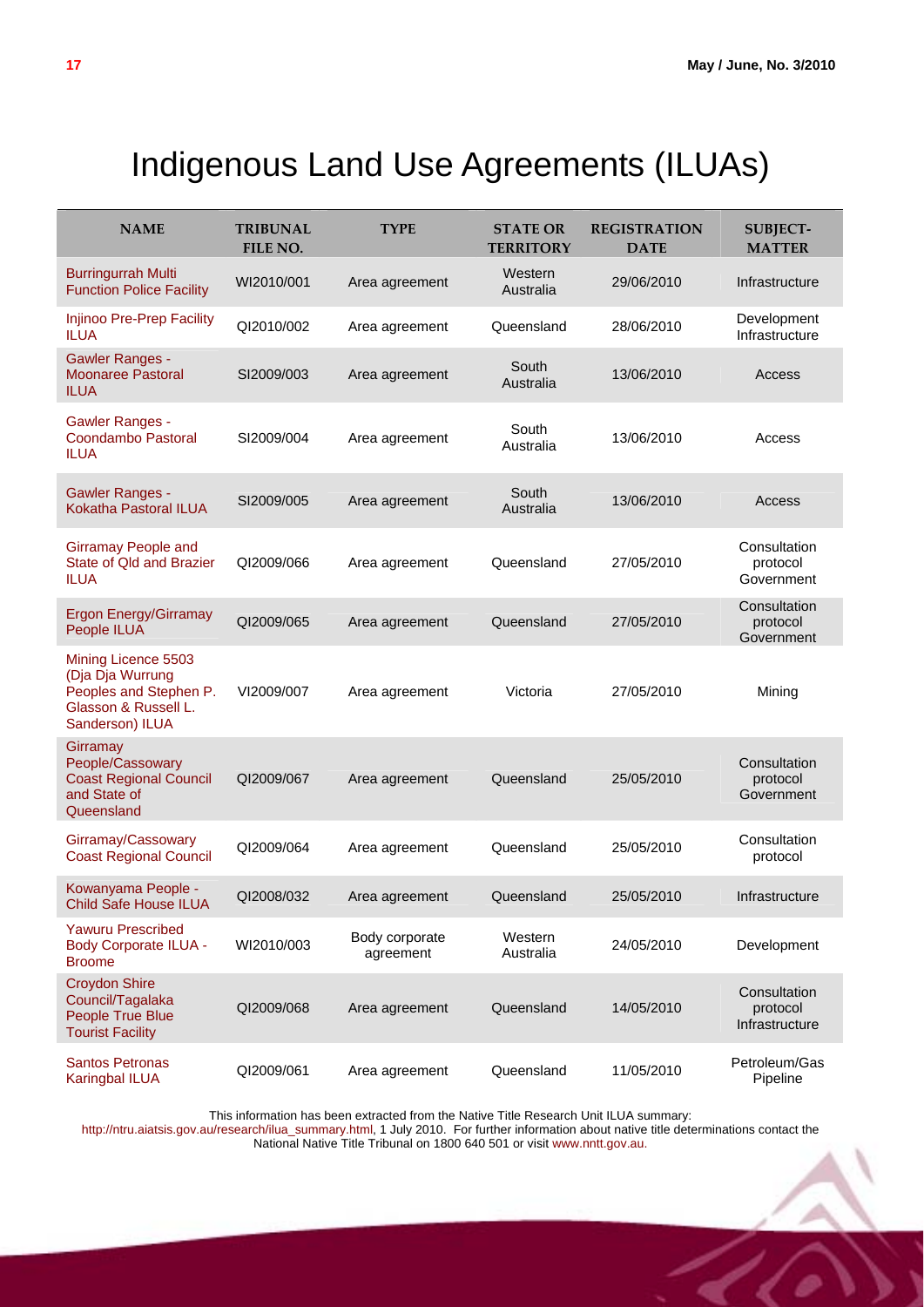# **Determinations**

<span id="page-17-0"></span>

| <b>SHORT</b><br><b>NAME</b>                | <b>CASE NAME</b>                                                                                                                           | <b>DATE</b> | <b>STATE OR</b><br><b>TERRITORY</b> | <b>OUTCOME</b>                                             | <b>LEGAL PROCESS</b>     |
|--------------------------------------------|--------------------------------------------------------------------------------------------------------------------------------------------|-------------|-------------------------------------|------------------------------------------------------------|--------------------------|
| Gangalidda and<br>Garawa<br><b>Peoples</b> | Gangalidda and Garawa<br>People v State of<br>Queensland [2010] FCA<br>646                                                                 | 23/06/2010  | Queensland                          | Native title exists in<br>the entire<br>determination area | Consent<br>determination |
| Gangalidda &<br>Garawa People<br>#2        | Gangalidda and Garawa<br>People v State of<br>Queensland [2010] FCA<br>646                                                                 | 23/06/2010  | Queensland                          | Native title exists in<br>the entire<br>determination area | Consent<br>determination |
| Girramay<br>People                         | Abraham Muriata on behalf<br>of the Girramay People v<br>State of Queensland & Ors<br>(unreported, FCA, 10<br>December 2009, Dowsett<br>J) | 27/05/2010  | Queensland                          | Native title exists in<br>the entire<br>determination area | Consent<br>determination |

This information has been extracted from the Native Title Research Unit Determinations summary:

[http://ntru.aiatsis.gov.au/research/determinations\\_summary.html](http://ntru.aiatsis.gov.au/research/determinations_summary.html) , 1 July 2010. For further information about native title determinations contact the National Native Title Tribunal on 1800 640 501 or visit [www.nntt.gov.au.](http://www.nntt.gov.au/)



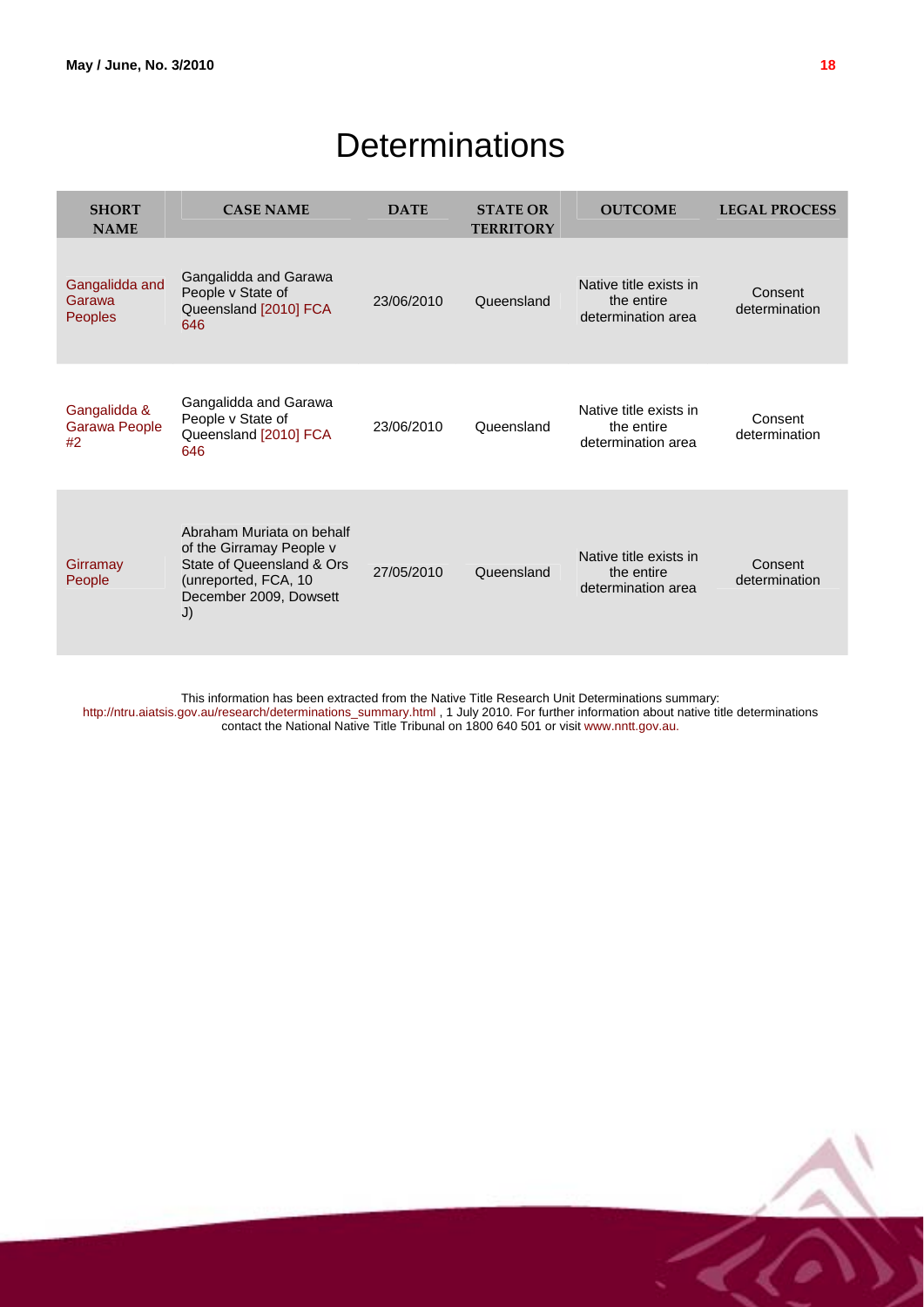# Items in the AIATSIS Catalogue

<span id="page-18-0"></span>The following list contains either new or recently amended catalogue records relevant to Native Title issues. Please check MURA, the AIATSIS on-line catalogue, for more information on each entry. You will notice some items on MURA do not have a full citation because they are preliminary catalogue records.

At the time of the last issue, annotation of *Native Title in the News* (Butterworth's) had commenced, and the most recent citations were included in the March-April *Native Title Newsletter*. Earlier listings from *Native Title in the News* will be included in the listings below. You will be able to find annotated entries on all articles and listings of determinations for each volume in the AIATSIS MURA catalogue.

The Tom Austen Brown collection in the AIATSIS Library contains many books, pamphlets, and selected early journals with material on Australian Aboriginal and Torres Strait Islander culture. Although the articles in the journals have not been annotated, there may be some information relevant to native title. Some of the most recently listed journals appear below:

- *The Geelong Naturalist.* [Geelong, Vic.] : Deller & Whitfield., (1880) (selected issues from 1904 to 1906.)
- *The Illustrated London news*. London : William Little, for The Illustrated London. (selected issues from 1929 to 1964).
- *The journal of the Ethnological Society of London*. London : Trübner, 1869-1870. (only Vol. 2 July 1870).
- *Journal of the Natural History and Science Society of Western Australia.* Perth, W.A. : V.K. Jones, 1910-1914. (only Vol 5, 1914)
- *Transactions of the Royal Society of Victoria.* Melbourne : Published for the Royal Society by Stillwell & Co., 1888- 1914. (only Vol. 6 (1861 to 1864)-v. 24 pt. 2 (July 1888).
- *News & and Sketch Ltd*, 1842. Selected issues from 1929 to 1964.
- *The Popular magazine of anthropology.* London : Trübner, 1866-1866. (only Vols. 1 and 2 1866).
- *Victorian Geographical Journal*. Melbourne: Royal Geographical Society of Australasia (Victoria), 1902-1918. (only Vols. 25 -27 (1907-1909).
- *Queensland Geographical Journal.* Brisbane : Royal Geographical Society of Australasia, Queensland, 1900-1993. (only Vols. 16-59).
- *The colonial magazine and commercialmaritime journal*. [London] : Fisher, Son and Co. for the proprietors, 1841. (only Vol. 5 no. 17 1841).

Audiovisual material of interest to native title includes:

#### **Video and film:**

Aboriginal Law Centre University of New South Wales. *Cross-cultural communication: lawyers, Aborigines and the law.* 1995. (PVM00217\_1)

#### James Cook University.

*Gugu Badhun digital history project. 2006*. NOTE: A series of interviews with Gugu-Badhun people recording history of their land. (PMV00222\_1-6).

New South Wales Aboriginal Land Council. *Justice will be done [videorecording] : celebrating 25 years of land rights legislation in NSW.* Parramatta, N.S.W: NSWALC, c2009.

Stocker, E.O. and University of Adelaide. Board for Anthropological Research. *Natives of the Warburton Range [Reel Two]* 1935. (DAC00073\_8)

#### **Photographs:**

Birtles, Francis. Landscape and farming activities in Queensland and Northern Territory. 82 glass plate negatives. 1912-1920s. BIRTLES.F1.CD.

Meehan, Betty and Rhys Jones. A collection of sites located across Arnhem Land and Tasmania. 212 colour slides. 1972-1999. MEEHAN\_JONES.6.CS

Meehan, Betty and Rhys Jones. Betty Meehan and Rhys Jones in the field at Blyth River. 116 colour slides. 1972-1986. MEEHAN\_JONES.5.CS

Read, Herbert Edward. Goulburn Island: Mission scenes and material culture. 20 glass plate negatives. 1925. READ.H4.CD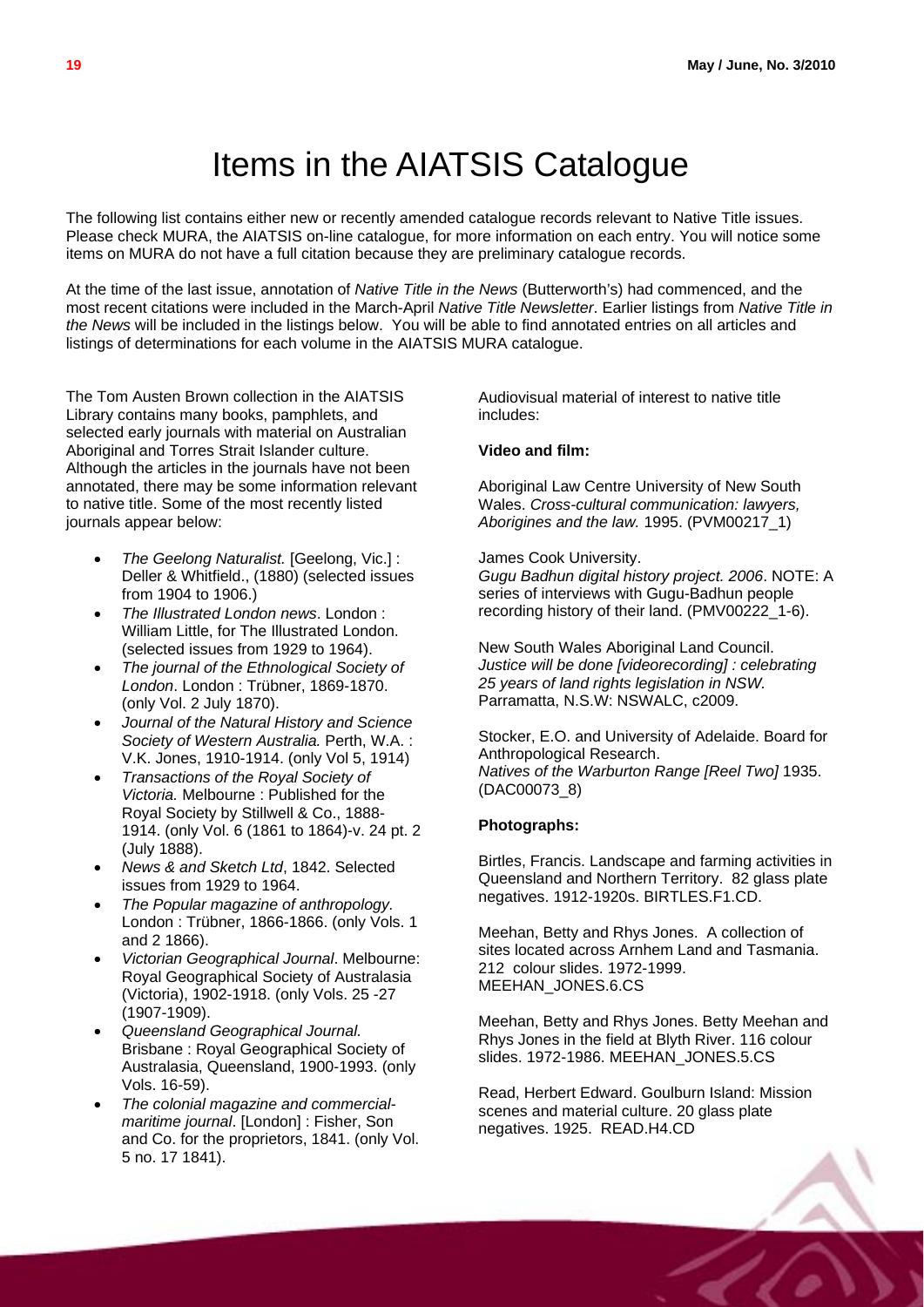#### **Sound recordings:**

A series of sound collections lodged by Wangkamaya Pilbara Aboriginal Language Centre include stories by Allan Crusoe, Amy Dalbon, Amy French, and Henry Fraser. WANGKAMAYA\_31 – 46.

### **Anthropology**

#### Dalley, Cameo.

'Domains and the intercultural: understanding Aboriginal and missionary engagement at the Mornington Island Mission, Gulf of Carpentaria, Australia, from 1914 to 1942.' *International journal of archaeology* Vol. 14 2010: p.112-135.

#### Glaskin, Katie.

 'Death and the person: reflections on mortuary rituals, transformation and ontology in an Aboriginal society.' *Paideuma: mitteilungen zur Kulturkunde* no. 52 (2006): p. 107-126.

#### Sansom, Basil.

'The refusal of holy engagement: how man-making can fail.' *Oceania* Vol. 80, no. 1 (March 2010), p. 24-57.

#### **Archaeology**

Brockwell, C. J. et al.

'Radiocarbon dates from the Top End: a cultural chronology for the Northern Territory coastal plains.' *Australian Aboriginal Studies* no.1 (2009), p. 54-76.

#### Hook, Fiona.

'A tale of two blades: macro-blade manufacture and discard in Paraburdoo, Western Australia.' *Archaeology in Oceania* Vol. 44, supplement (April 2009), p. 23-31.

#### Marwick, Ben.

'Change or decay? An interpretation of late Holocene archaeological evidence from the Hamersley Plateau, Western Australia.' *Archaeology in Oceania* Vol. 44, supplement (April 2009), p. 16-22.

#### Morse, Kate.

'Emerging from the abyss - archaeology in the Pilbara region of Western Australia.' *Archaeology in Oceania* Vol. 44, supplement (April 2009), p. 1-5.

#### Morse, Kate.

'Towards a late Holocene archaeology of the inland Pilbara.' *Archaeology in Oceania* Vol. 44, supplement (April 2009), p. 6-15.

#### Veth, Peter.

*Islands in the interior: the dynamics of prehistoric adaptations within the Arid Zone of Australia.* Ann Arbor, Mich.: International Monographs in Prehistory, c1993.

#### **Arts**

Apted, Meiki Elizabeth.

'Songs from the Inyjalarrku: the use of a nontranslatable spirit language in a song set from North-West Arnhem Land, Australia.' *Australian Journal of Linguistics* Vol. 30, no. 1 (January 2010), p. 93-103.

#### Davidson, Daniel Sutherland, 1900-

*Aboriginal Australian string figures.* Carlisle, WA : Hesperian Press, 2006.

#### Nancarrow, Cassy.

'What's that song about?: interaction of form and meaning in Lardil Burdal songs.' *Australian Journal of Linguistics* Vol. 30, no. 1 (January 2010), p. 81- 92.

#### Walsh, Michael.

''A polytropical approach to the 'Floating Pelican' song: an exercise in rich interpretation of a Murriny Patha (Northern Australia) song.' *Australian Journal of Linguistics* Vol. 30, no. 1 (January 2010), p. 117- 130.

#### **Governance**

#### Limerick, Michael

'What makes an Aboriginal council successful? : case studies of Aboriginal community government performance in Far North Queensland.' *Australian journal of public administration* Vol. 68 no. 4 December 2009 : p. 414-428.

#### **Government reports**

Australian Bureau of Statistics. *National Aboriginal and Torres Strait Islander social survey, Australia, 2008*. [Canberra] : The Bureau, c2010. http://www.abs.gov.au/ausstats/abs@.nsf/cat/4714. 0.55.003

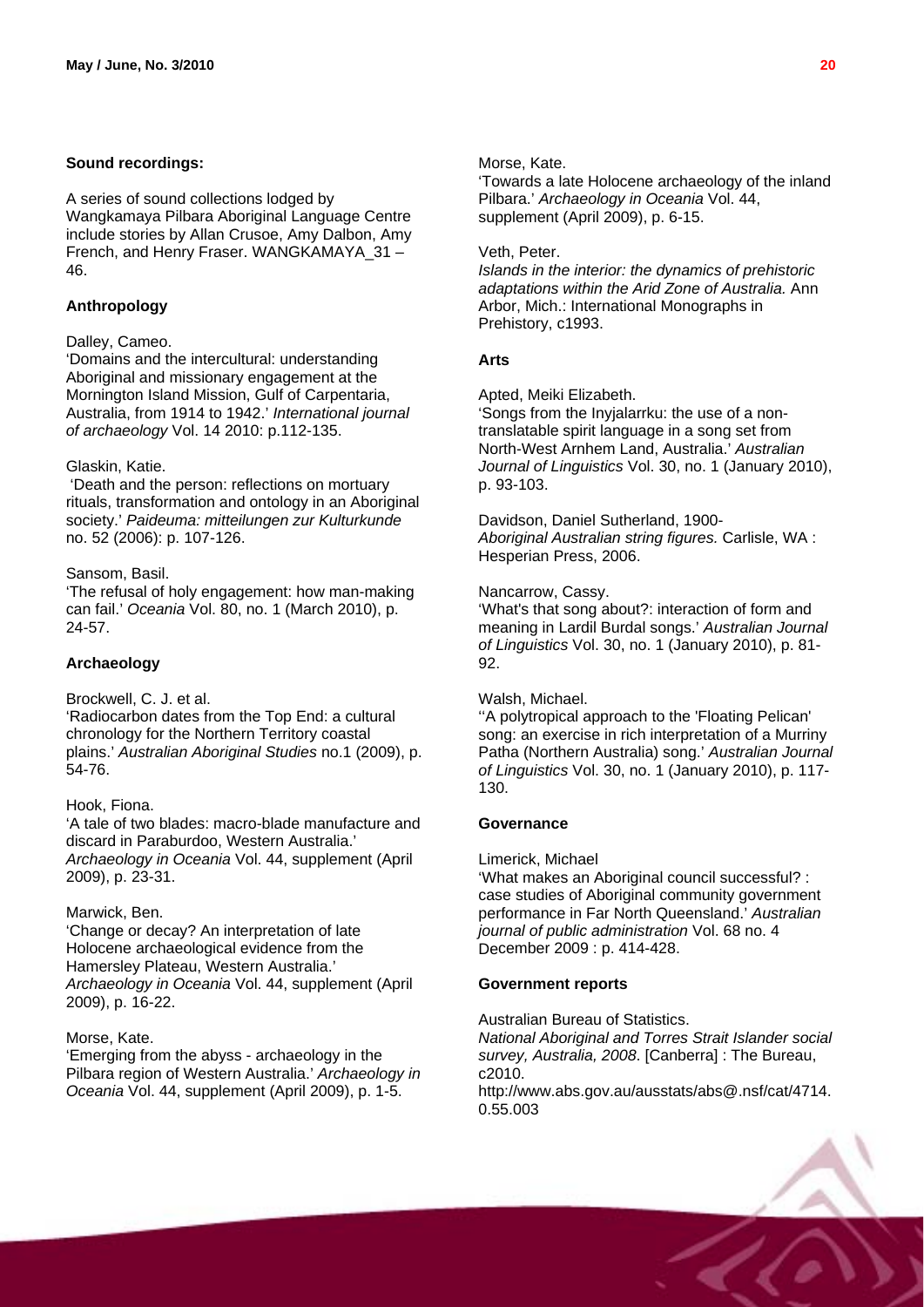Holmes, Marcus.

*Native title, Indigenous economic development and tax: consultation paper)*, p.139-140. Parkes, A.C.T: The Treasury, 2010.

#### **History**

Attenbrow, Valerie. *Sydney's Aboriginal past : investigating the archaeological and historical records.* Sydney : University of New South Wales Press, 2010.

Broome, Richard. *Aboriginal Australians : a history since 1788*. Crows Nest, N.S.W: Allen & Unwin, 2010.

#### Day, Adrian O.

*Wadjelas : the memoirs of a 1950's patrol officer.* Carlisle, W.A: Hesperian Press, 2010.

#### Johnson, Murray.

*Brisbane : Moreton Bay matters.* Kelvin Grove, Qld: Brisbane History Group 2000.

Klepac, Arianna and John Thompson. *Australian voices : glimpses of our pioneering past through diaries, letters and recollections from the First Fleet to the Great War.* Millers Point, N.S.W. : Pier 9, 2010.

Reece, Bob Correspondence between Bob Reece and Len Payne concerning Myall Creek.1965-1989.

#### **Intellectual property**

#### Wright, Shelley

'Intellectual property and the 'imaginery Aboriginal.' *Majah : Indigenous peoples and the law* / editors Greta Bird, Gary Martin & Jennifer Nielsen, Leichhardt, N.S.W.:Federation Press, 1996, p. [100]-128.

#### **Land rights**

*Background to Aboriginal land rights in NSW.* Parramatta, N.S.W. : New South Wales Aboriginal Land Council, [2009?].

*Land claims.* Parramatta, N.S.W. : New South Wales Aboriginal Land Council, [2009].

#### **Land acquisition and land management**

#### Ferrier, Asa.

*Journeys into the rainforest : long-term change and continuity in Aboriginal tropical rainforest occupation on the Evelyn Tableland in far north Queensland.* PhD thesis 2009, LaTrobe University.

Tropical Rivers and Coastal Knowledge. *Water planning in Australia's tropical north :collaborative water planning : summary report.* Tropical Rivers and Coastal Knowledge 2010.

'Water flows: Indigenous views.' *Indigenous newslines : a magazine on Aboriginal and Torres Strait Islander issues*, Sept.-Nov. 2009, p. 8-13. [http://www.indigenous.gov.au/About/Pages/newslin](http://www.indigenous.gov.au/About/Pages/newslines_magazine.aspx) [es\\_magazine.aspx](http://www.indigenous.gov.au/About/Pages/newslines_magazine.aspx) 

#### Woodward, Emma et al.

*Water resources of the Howard River region, Northern Territory : a report on the social and cultural values and a stakeholder assessment of water use scenarios.* Darwin : CSIRO Sustainable Ecosystems, 2008.

#### **Language and linguistics**

Alpher, Barry et al.

'Western Torres Strait language classification and development.' *Morphology and language history* eds. Bowern, Claire, Evans, Bethwyn and Miceli, Luisa. Amsterdam : John Benjamins, 2008 p. 15- 30.

#### Bowern, Claire.

'Reassessing karnic : a reply to Breen (2007).' *Australian journal of linguistics* Vol 27 no. 3 2009 : p. 337-346.

#### Bowern, Claire.

'Another look at Australia as a linguistic area.' *Linguistic areas : convergence in historical and typological perspective* eds Matras, Yaron, McMahon, April and Vincent, Nigel New York : Palgrave MacMillan, 2006.

Clark, Ian D.

'Ladjiladji language area: a reconstruction.' *Australian Aboriginal Studies* no.1 (2009), p. 77-91.

Eather, Bronwyn. *A learner's guide to the Na-Kara language.* Winnellie, N.T. : Maningrida Arts and Culture, 2005.

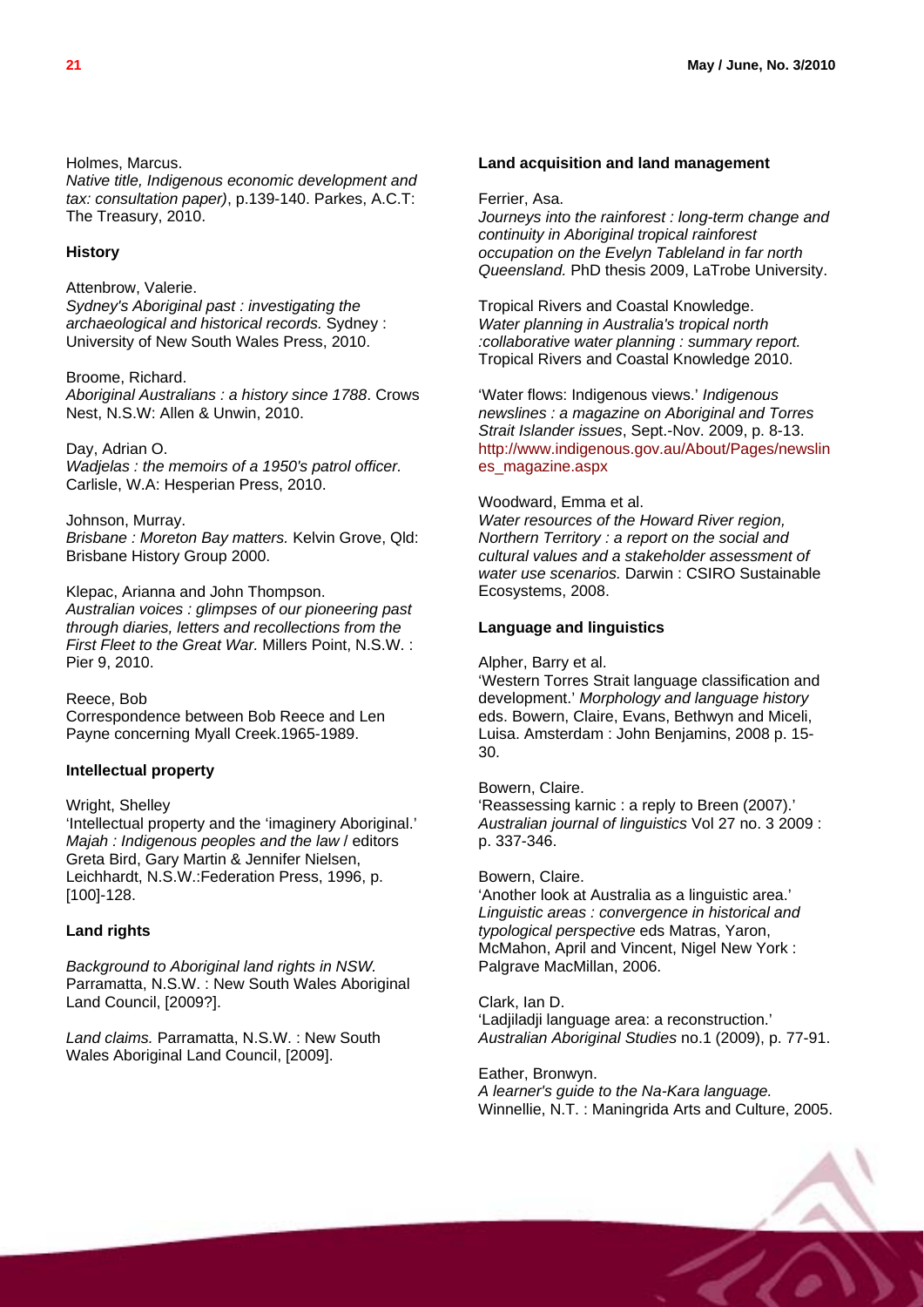Green, Jenny (comp.) *Central and Eastern Anmatyerr to English dictionary.* Alice Springs, N.T: IAD Press, 2010.

#### Saulwick, Adam G.

*A learner's guide to the Rembarrnga language* [Maningrida, N.T.]: Maningrida Arts and Culture, 2003.

#### W.H.W.

'Linguistics. Currungulla tribal dialect by W.H.W. of Currawilla Queensland.' *Science of Man*, v.13, no.10, 1912, p. 211; no.11, p. 231; no.12, p. 251.

#### **Legal issues – Native Title**

Bursle, Jean and Geoff Gishubl. 'Ngarluna Yindjibarndi - implications for the mining industry.' *Native title news*. Vol. 6, no. 4 (Aug. 2003), p. 50-52.

#### De Soyza, Anne.

'Continuity and connection in the city of Perth.' *Native title news*. Vol. 8, issue 9 (July 2008), p.147- 150.

#### De Soyza, Anne.

'The implications of Bennell v Western Australia for the High Court decision in Yorta Yorta v Victoria.' *Native title news*. Vol. 7, issue 11 (Dec. 2006), p.202-205.

#### De Soyza, Anne and Robert Edel.

'Settling claims in Midas' Land : the goldfields after Harrington-Smith v Western Australia (No 9).' *Native title news*. Vol. 8, issue 2 (May 2007), p.21- 25.

#### Denholder, Tony.

'Land and Resources Tribunal approves a disputed cultural heritage management plan.' *Native title news*. Vol. 7, issue 7 (Mar. 2006), p.121-122.

#### Fletcher, Debbie and Stephen Wright. 'The Western Australian Government's connection workshop.' *Native title news*. Vol. 7, no. 2 (April 2005), p. 22-24.

#### Gregory, Mark.

'Neowarra v Western Australia : incremental progress and a few surprises.' *Native title news*. Vol. 6, no. 7 (Feb. 2004), p.110-114.

#### Hiley, Graham

'Is native title as fragile as the public right to fish?' *Native title news* Vol. 8, issue 10 (Aug. 2008), p.166-167.

#### Hiley, Graham

'What is relevant 'society' for the purposes of native title? : will any society do?' *Native title news*. Vol. 8, issue 9 (July 2008), p. 143-147.

#### Hiley, Graham.

'Report on recent Federal Court user group meetings.' *Native title news*. Vol. 6, no. 3 (July 2003), p. 35.

#### Hiley, Graham.

'Native title for Blue Mud Bay and the Inter-tidal zone.' *Native title news*. Vol. 7, no. 1 (Feb. 2005), p. 2-4.

#### Holmes, Marcus.

'Native title, Indigenous cultural heritage and the Australian property developer.' *Native title news*. Vol. 6, no. 8 (Apr. 2004), p.139-140.

#### Jowett, Tina

'Native title over Perth.' *Native title news*. Vol. 7, issue 11 (Dec. 2006), p. 196-200.

### Kelly, Judith

''Yulara' - the ashes of a test case.' *Native title news*. Vol. 7, issue 8 (Apr. 2006), p. 138-145.

#### Kennedy, Gordon 'Larrakia claims to Darwin – Palmerston.' *Native*

*title news*. Vol. 7, issue 9 (June 2006), p. 164-166.

#### Laurence, Jennifer

'Case Management of native title claims in the Northern Territory.' *Native title news*. Vol. 8, issue 9 (July 2008), p.150-151.

#### Loo, Tse Choo

'The Crown as a model litigant.' *Native title news*. Vol. 8, issue 1 (Feb. 2007), p. 5-6.

#### Luttrell, Andrew.

'A comment on the Queensland guide to compiling a connection report.' *Native title news*. Vol. 7, no. 2 (Apr. 2005), p. 24-25.

#### McAvoy, Tony

'Native title litigation reform.' *Native title news*. Vol. 8, issue 12 (Dec 2008), p. 193-195.

#### Martino, David.

'Establishing Native Title : from Mabo to Daniel.' *Native title news*. Vol. 6, no. 7 (Feb. 2004), p. 106- 110.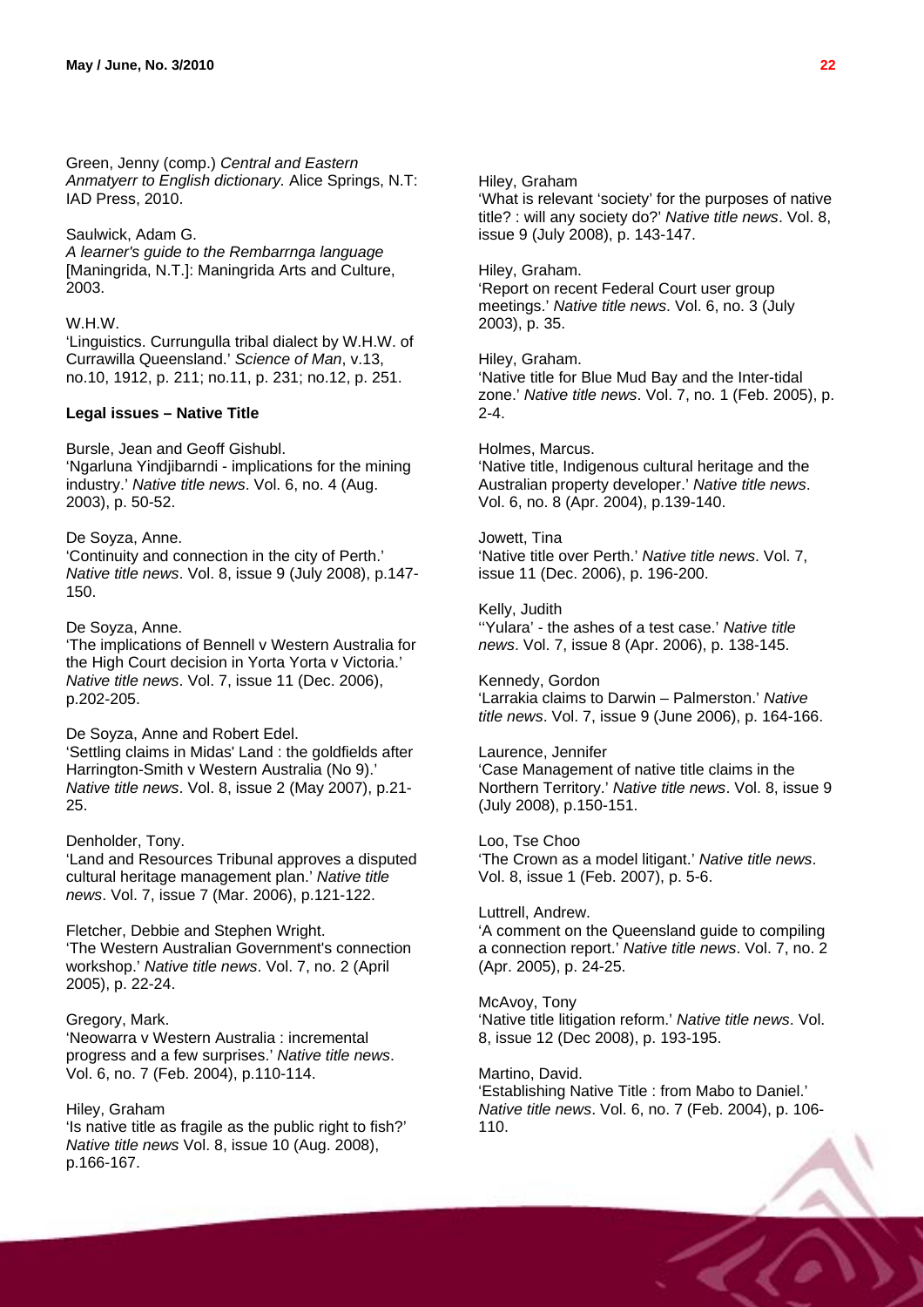#### Neal, Tony.

'The developing jurisprudence of s 87(1) of the Native Title Act : the decision in Gunditjmara.' *Native title news*. Vol. 8, issue 3 (July 2007), p.49- 51.

New South Wales Aboriginal Land Council. *Wagga Wagga land claim*. Parramatta, N.S.W. : New South Wales Aboriginal Land Council, [2009?].

#### Norris, Joanne.

'The Perth metro native title decision - what happens now?' *Native title news*. Vol. 7, issue 11 (Dec. 2006), p.200-202.

#### O'Bryan, Katie

'Certainty and the court : the perils of litigated outcomes: Harrington-Smith on behalf of the Wongatha People v Western Australia 9No 9) [2007] FCA 31;BC200700275.' *Native title news*. Vol. 8, issue 3 (July 2007), p.46-48.

#### Phillips, Susan.

'Retrospective registration following judicial review? : Wakaman People (No 2).' *Native title news*. Vol. 8, issue 1 (Feb. 2007), p. 3-4.

#### Ritter, David.

'Decision in the West Pilbara.' *Native title news*. Vol. 6, no. 4 (Aug. 2003), p. 46-47.

#### Spark, Natascha

'Bi-line from the State of Victoria.' *Native title news*. Vol. 7, issue 7 (Mar. 2006), p. 120-121.

#### Treasure, Wendy.

 ''Whatever happened to the long-standing principle that the Crown sets an example to others by behaving as a model litigant?'' *Native title news*. Vol. 7, issue 11 (Dec. 2006), p. 205-207.

#### Webb, Raelene

'Is the Inter-tidal zone 'land' or is it 'sea'? and some native title issues : Gumana v Northern Territory [2007] FCAFC 23; BC200701160.' *Native title news*. Vol. 8, issue 3 (July 2007), p.39-43.

#### **Native Title case notes**

#### Barrett, Kate.

'Case note : Erubam Le (Darnley Islanders) no.1 v Queensland.' *Native title news.* Vol. 6, no. 6 (Dec. 2003), p. 92-95.

#### Brownhill, Sonia.

'Larrakia claims over Darwin : decision of the Full Federal Court in Risk v Northern Territory and Quall v Northern Territory [2007] FCAFC 46. *Native title news.* Vol. 8, issue 3 (July 2007), p.43-46.

#### Burton, Tess.

'The test case that wasn't : Jango v Northern Territory of Australia [2006] FCA 318 (31 March 2006).' *Native title news*. Vol. 7, issue 8 (Apr. 2006), p.145-147.

#### Cairney, Amelia.

'De Rose v South Australia (No 2) (2005) FCAFC 110 (8 June 2005).' *Native title news*. Vol. 7, issue 5 (Oct. 2005), p. 89-91.

#### Fraser, Eve.

'Case note : Erubam Le (Darnley Islanders) no. 1 v Queensland.' *Native title news*. Vol. 6, no. 6 (Dec. 2003), p. 88-90.

#### Glindemann, Robyn.

'De Rose v South.' *Native title news*. Vol. 6, no. 7 (Feb. 2004), p. 117-119.

#### Glindemann, Robyn

'Jango v Northern Territory of Australia [2006] FCA 318; BC200601675 (31 March 2006).' *Native title news.* Vol. 7, issue 9 (June 2006), p. 161-162.

#### Gore, Peter.

'Case note : Erubam Le (Darnley Islanders) no. 1 v Queensland.' *Native title news*. Vol. 6, no. 6 (Dec. 2003), p. 90-92.

#### Host, John T.

'In the Federal Court of Australia, Western Australia District Registry, General Division (no. WAD 6006 of 2003) between Anthony Bennell, Alan Blurton, Alan Bolton and ORS (SNC) (applicant) and State of Western Australia & others (respondents) : applicant's historical report.' Victoria Park, W.A. : South West Aboriginal Land & Sea Council, 2005.

#### Kaye, Pamela and Edel, Robert.

'Harrington-Smith v Native Title Registrar and Murray v Native Title registrar [2007] FCA 414.' *Native title news*. Vol. 8, issue 2 (May 2007), p. 20- 21.

#### Loughton, Gavin.

'Gumana v Northern Territory.' *Native title news*. Vol. 7, issue 6 (Dec. 2005), p.106-107.

#### O'Bryan, Katie

'The tide has turned - the Wotjobaluk, Jaadwa, Jadawadjali, Wergaia and Jupagulk consent determination.' *Native title news*. Vol. 7, issue 7 (Mar. 2006), p. 118-120.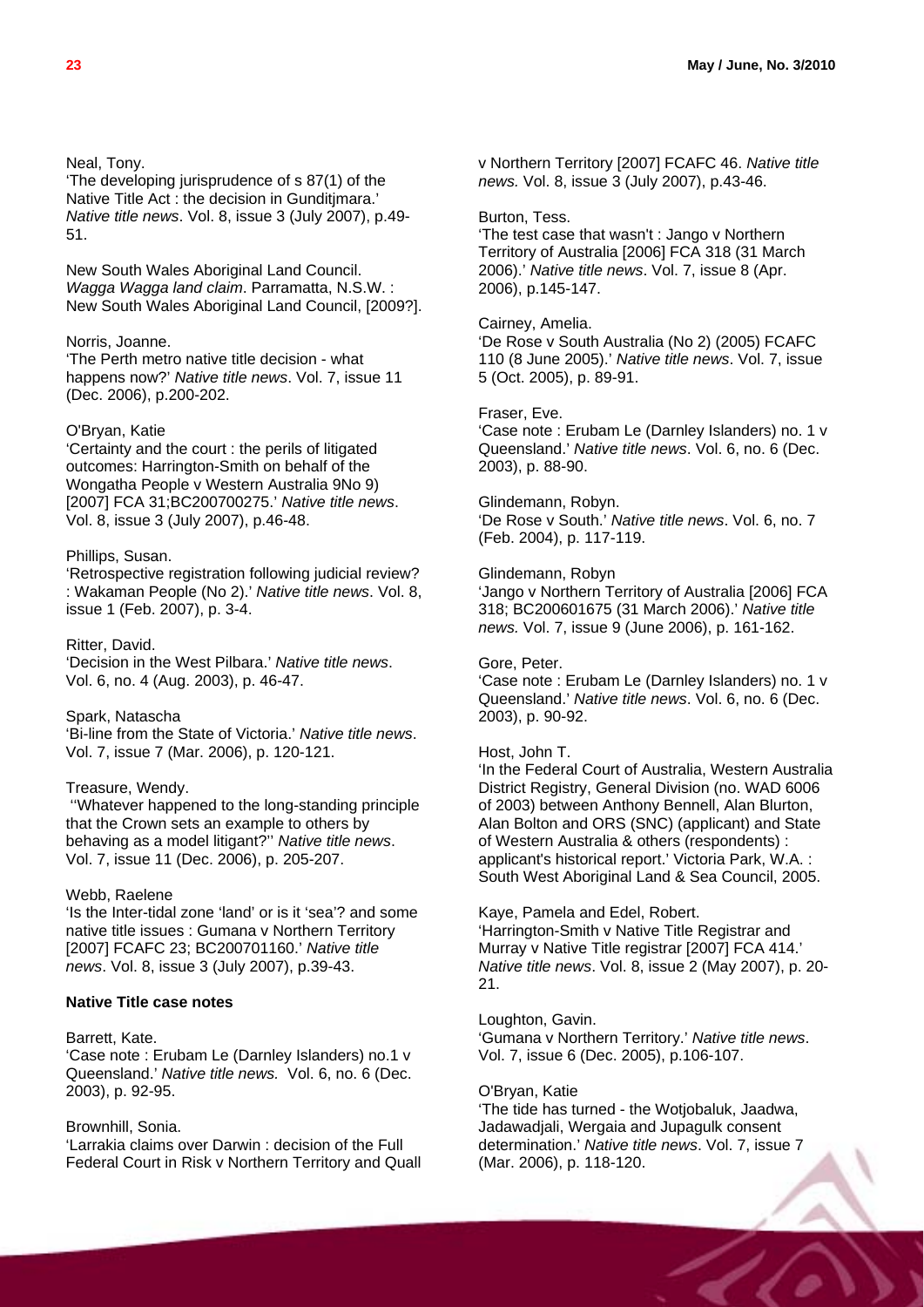#### Ranson, Griff.

'Muntulgura Guruma consent determination.' *Native title news*. Vol. 8, issue 2 (May 2007), p. 19-20.

Scott, Gavin and Richard Brockett. 'Lardil Peoples v Queensland.' *Native title news*. Vol. 6, no. 8 (Apr. 2004), p.137-139.

#### Seidel, Peter.

'Summary of and comments on the High Court decision of Members of the Yorta Yorta Community v Victoria [2002] HCA 58.' *Native title news*. Vol. 6, no. 1 (Feb. 2003), p. 2-5.

#### Waters, John.

'Members of the Yorta Yorta Community v Victoria.' *Native title news*. Vol. 6, no. 1 (Feb. 2003), p. 6-10.

#### Webb, Raelene.

'Northern territory v Alyawarr, Kaytetye, Warumungu, Wakaya Native Title Claim Group : Full Federal Court decision.' *Native title news*. Vol. 7, issue 4 (Sept. 2005), p. 61-66.

#### Wright, Stephen.

'Daniel v Western Australia [2003] FCA 666 (Ngarluma Yindjibarndi).' *Native title news*. Vol. 6, no. 4 (Aug. 2003), p. 47-50.

#### **Native Title Policy and procedures**

Attenborough, Wendy.

'Early neutral evaluation as a native title case management tool.' *Native title news*. Vol. 6, no. 5 (Oct. 2003), p. 62-64.

#### Black, Matt.

'Indigenous cultural heritage law reform.' *Native title news*. Vol. 6, no. 9 (June 2004), p.154-157.

#### Bowskill, Helen.

'Expert evidence in native title proceedings.' *Native title news*. Vol. 7, no. 3 (July 2005), p. 40-44.

Brunton, Ron and Lee Sackett. 'Anthropologists in the 'Hot Tub'.' *Native title news*. Vol. 6, no. 6 (Dec. 2003), p. 86-88.

#### Calma, Tom.

'Native title report 2008.' *Native title news*. Vol. 9, issue 3 (July 2009), p.35-36.

#### Carter, Graham.

'Aboriginal cultural heritage in Queensland - 18 months on.' *Native title news*. Vol. 7, issue 5 (Oct. 2005), p.87-89.

#### Carter, Graham.

'Towards a comprehensive and uniform native title claim settlement process : lessons from the New Zealand 'Red Book'.' *Native title news*. Vol. 7, no. 3 (July 2005), p. 38-40.

### Clark, Geoff.

'Views through different lenses- the role of the National Native Title Tribunal in the mediation of claims; Frazer vs Western Australia.' *Native title news*. Vol. 6, no. 5 (Oct. 2003), p. 71-75.

#### Costenoble, Karin.

'Defining native title : what is a normative system?' *Native title news*. Vol. 6, no. 3 (July 2003), p. 30-34.

#### Creamer, Joshua

'We will mediate the gap closed: 2009 native title amendments.' *Indigenous law bulletin*, Vol. 7, No. 16 (Jan. - Feb. 2010), p. 21-23.

#### Daniel, Ann

'The Gunditjmara Native title determination : success for assisted dispute resolution in native title.' *Native title news*. Vol. 8, issue 4 (Sept. 2007), p. 67-68.

#### Goodall, Carey.

'Extinguishment of native title by pastoral improvements : the position post De Rose Hill.' *Native title news*. Vol. 7, issue 4 (Sept. 2005), p. 58-61.

#### Hiley, Graham.

'How important is authorisation?' *Native title news*. Vol. 7, issue 5 (Oct. 2005), p.83-87.

#### Holmes, Marcus.

'Risk management in the native title era : negotiation obligations and approaches.' *Native title news*. Vol. 6, no. 5 (Oct. 2003), p. 68-71.

#### Lavery, Daniel.

'The expedited procedure in Queensland : possible teething issues?' *Native title news*. Vol. 6, no. 8 (Apr. 2004), p.134-137.

#### Mansfield, John.

'Rethinking the procedural framework.' *Native title news*. Vol. 8, issue 10 (Aug. 2008), p. 163-166.

#### McKenna, Marshall.

'A note on the native title claims resolution review and the government response to it.' *Native title news.* Vol. 7, issue 10 (Sept. 2006), p.180-181.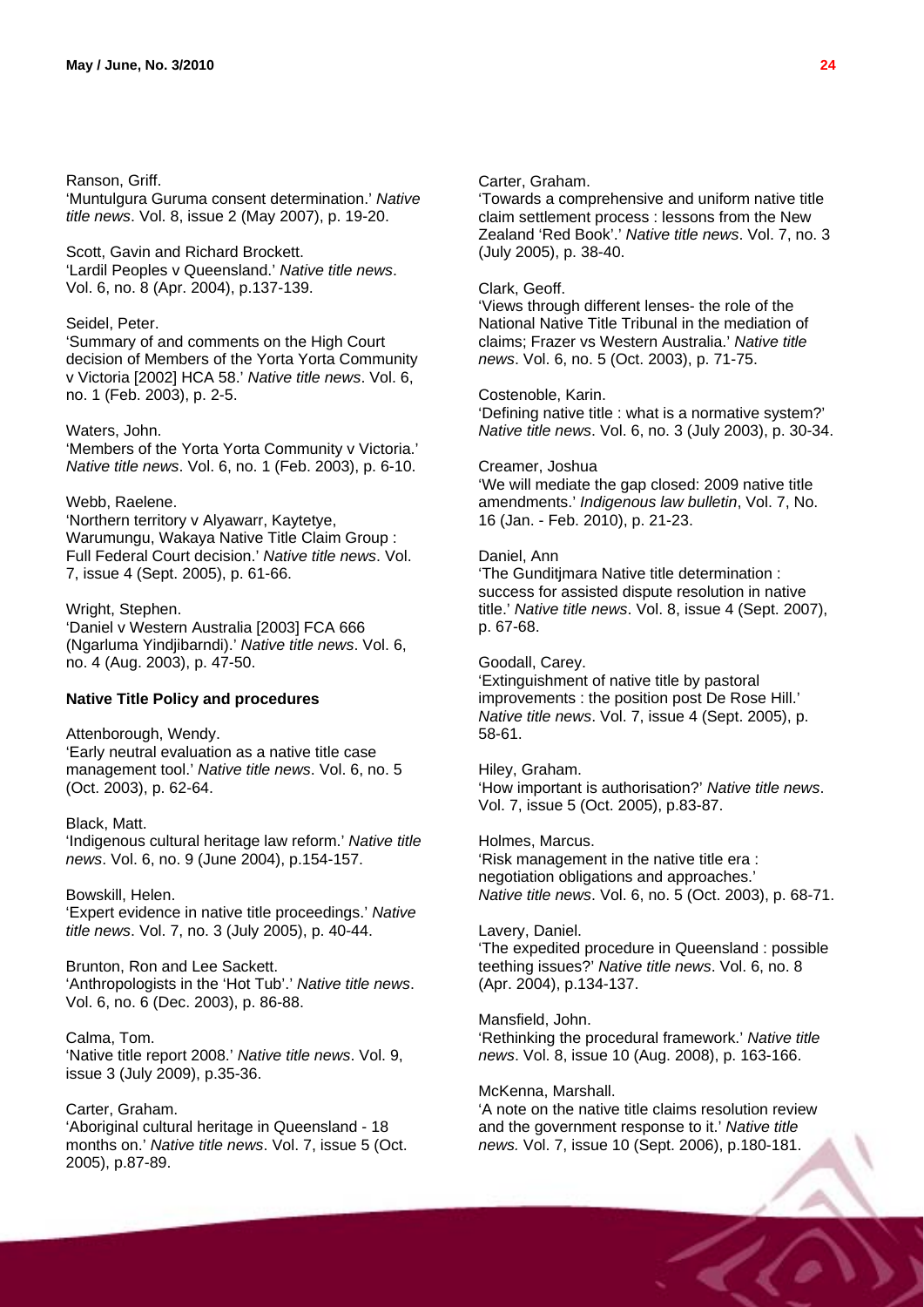McKenna, Marshall. 'Expert evidence from the 'Hot Tub'.' *Native title news*. Vol. 6, no. 2 (Apr. 2003), p. 21-22.

McKenna, Marshall.

'The potential utility of delivery of decisions to facilitate mediation.' *Native title news*. Vol. 7, issue 4 (Sept. 2005), p. 66-68.

McKenna, Marshall

'Reform : *Native title 2009; a Journal of National and International Law Reform* (issue 93); Australian Law Reform Commission.' *Native title news*. Vol. 9, issue 2 (May 2009), p. 18-19.

#### McKenna, Marshall

'Observation on the improvement of the native title system - extracts from the judgment of the Honourable Justice Merkel in Rubibi community v Western Australia (No 7) [2006] FCA 459; BC200603084.' *Native title news*. Vol. 7, issue 9 (June 2006), p. 162-164.

#### Ritter, David.

'State guidelines for Connection Reports after YortaYorta.' *Native title news*. Vol. 6, no. 2 (Apr. 2003), p. 18-20.

#### Smith, Paul R.

'Native title issues decisions by the `Queensland Land and Resources Tribunal.' *Native title news*. Vol. 6, no. 5 (Oct. 2003), p. 64-68.

Snape, Kristy. 'Queensland's new cultural heritage laws.' *Native* 

*title news*. Vol. 6, no. 5 (Oct. 2003), p. 75-76.

Watts, Melissa.

'Western Australia Native Title Forum : a report.' *Native title news*. Vol. 9, issue 4 (October 2009), p.54.

Waters, John ''Native title' defences to fisheries prosecutions in NSW.' *Native title news*. Vol. 8, issue 8 (May 2008), p.127-130.

#### **Policy – other than Native Title**

North Australian Indigenous Land and Sea Management Alliance. *A policy statement on North Australian Indigenous water rights*. [Darwin, N.T.] : NAILSMA, [2009].

Taylor, John 'Social engineering and Indigenous settlement: policy and demography in remote Australia.' *Australian Aboriginal Studies* no.1 (2009), p. 4-15.

#### **Traditional knowledge**

Tregenza, Elizabeth, ed. *Tjukurpa Pulkatjara : the power of the law.* Kent Town, S.A. : Wakefield Press, 2010.